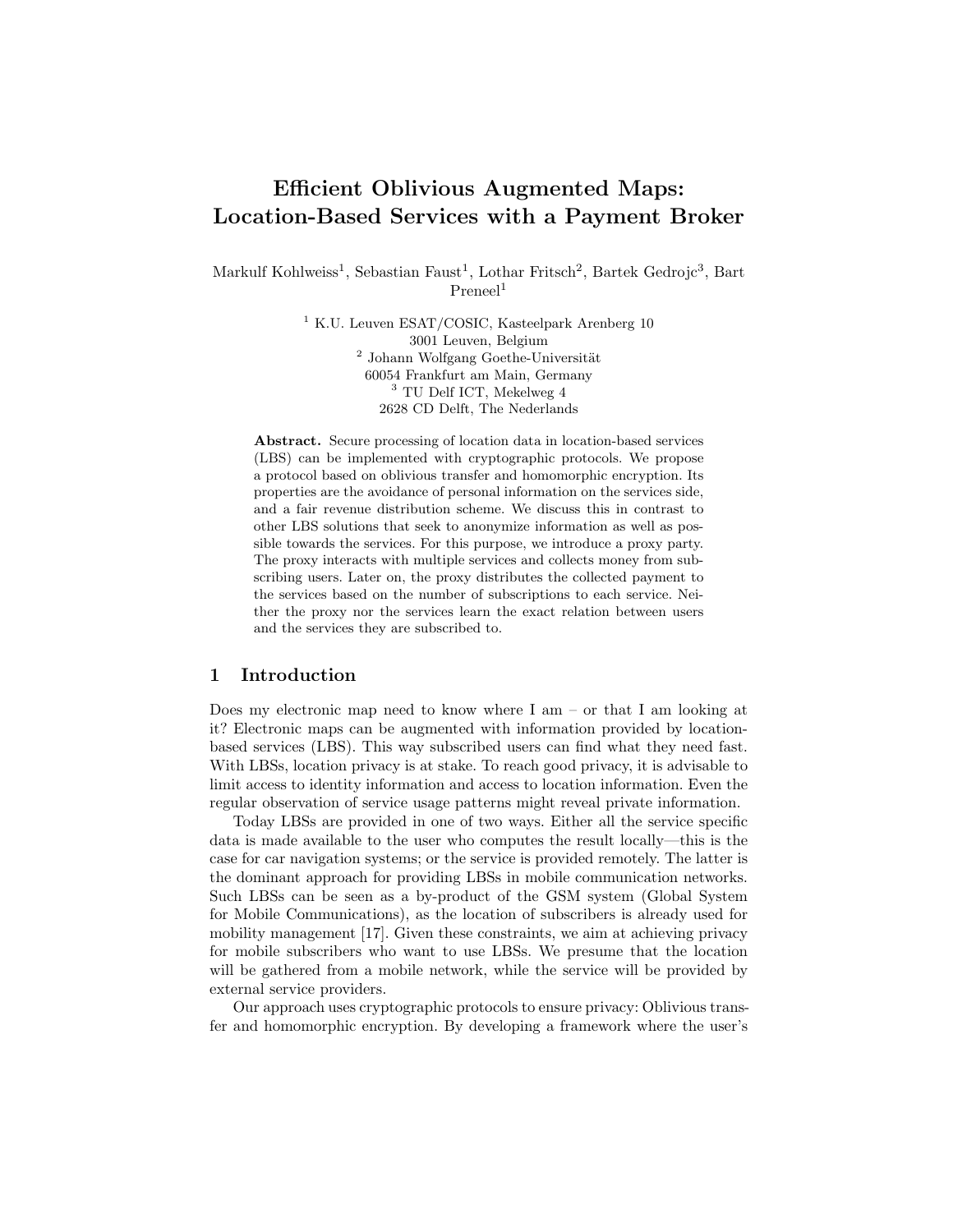location and subscription are processed in the encrypted domain, we achieve privacy for certain classes of LBSs in a new way. Unlike classic approaches using Mixes or anonymous credentials [19], our approach achieves the following strong privacy properties: First, the mobile operator learns nothing in addition to what he already knows except for the set of users that are at all interested in using LBSs. Thus, no usage profiles can be collected. Second, the service providers only learn the number of subscribers to their service. Thus, service providers do not learn the users' location.

Our protocol offers the additional privacy property of service unobservability. Even the service providers do not know whether a user is accessing their service or not. By introducing a privacy trustee we are able to preserve service unobservability in case of service/operator collaboration.

The privacy provided is optimal: the operator needs to know the set of LBSs users such that he can localize and charge them, and services are payed by the operator depending on the number of subscribers they were able to attract.

Efficiency consideration. Despite the strong security requirements, our protocol scales well: The initialization is independent of the number of users. Subscriptions are linear both in effort and in size in the number of services. This is unavoidable, as all services need to be involved to guarantee service unobservability. The mobile user as the party with the most restricted resources has to receive and decrypt only a single message.

Related Work. Various privacy enhancing technologies (PET) have been proposed for LBSs. Most of these techniques focus on providing pseudonymity and anonymity for LBSs. Federath et al. [13] proposed the use of a trusted fixed station and Mixes [9] for hiding the relation of real world identities to location data in GSM networks. While our protocol can be adapted to such a privacy enhanced GSM network by letting the fixed station localize the user (and take over some of the responsibilities of the mobile operator), we explicitly focus on the less privacy friendly but more practical setting where a third party knows the user's location.

Researchers started to develop LBS specific PETs called mix-zones (see [5] and [16]). Mix-zones allow users to switch pseudonyms associated to their location in an unobservable way. Kölsch et al. [19] use pseudonymization techniques in the following realistic setting. A network operator (or a party connected to multiple operators) knows the user's location, while the LBSs are provided by independent service providers that know the user only under short lived pseudonyms. Basically, as location information is inherently attached to a person's life, reidentification is often easy [15]. Location needs to be hidden, not anonymized.

Structure of the paper. Section 2 considers cryptographic tools. We describe the properties and high level implementation of our privacy protecting LBS scheme in Sec. 3. The detailed construction is given in Sec. 4. We analyze the efficiency and security of our solution in Sec. 5 and finally conclude in Sec 6.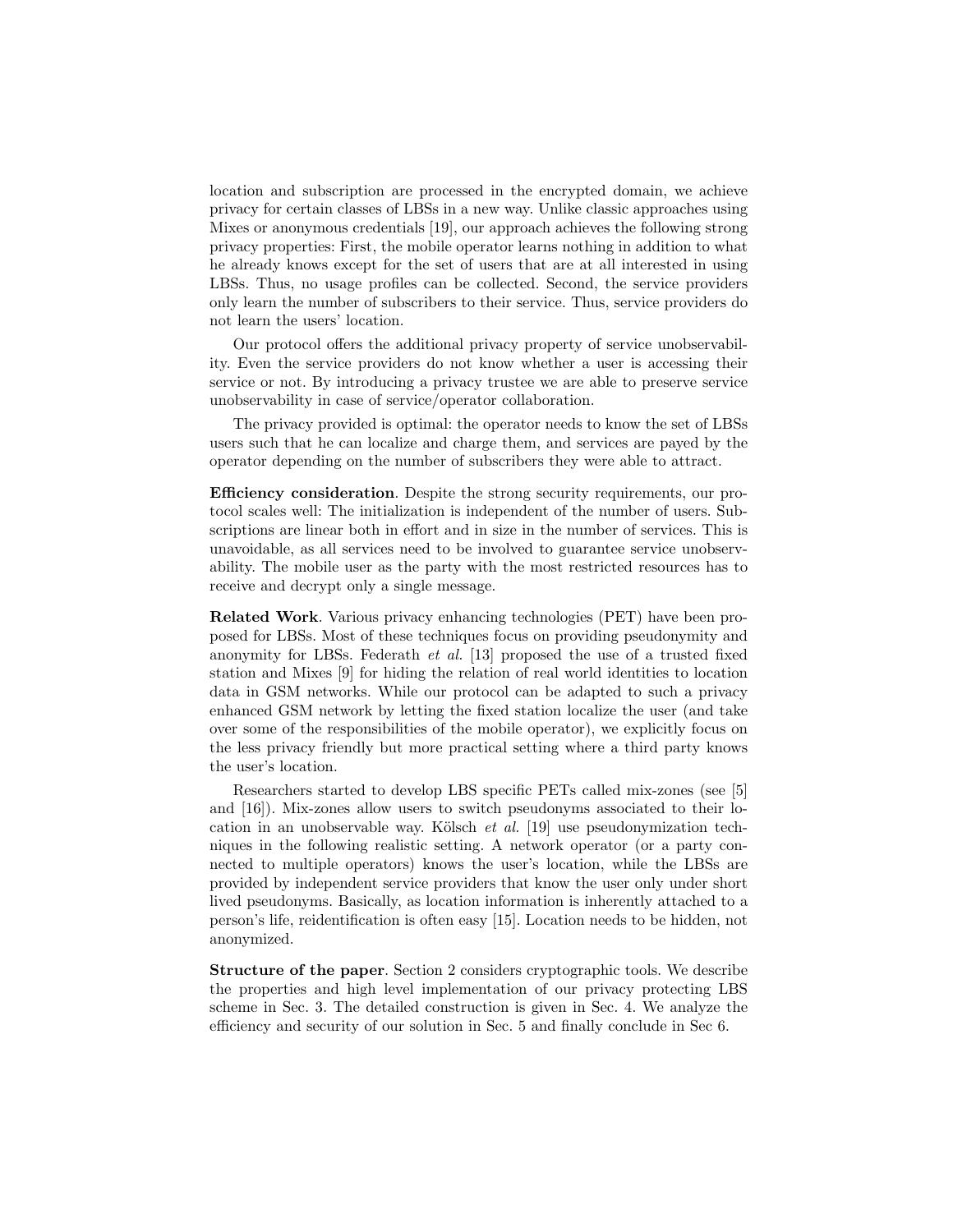# 2 Tools

**Zero-Knowledge Proofs of Knowledge.** A zero-knowledge proof is an interactive proof in which the verifier learns nothing besides the fact that the statement proven is true. Zero-knowledge proofs-of-knowledge protocols exist for proving various statements about discrete logarithms in groups of known and hidden order [4, 6, 8, 26]. These techniques allow to prove statements about cryptographic primitives that operate in these groups, for instance that two commitments contain the same value, or that a value was verifiably encrypted. Given a statement  $\mathsf{Alg}(x) = y$  and  $\mathsf{Alg}'(x') = y'$  about two algorithms, with secret input  $x, x'$  and public output  $y, y'$ , it is possible to prove AND and OR relations of these statements. Such protocols can be made non-interactive by applying a cryptographic trick called the Fiat-Shamir heuristic [14]. We write in a short form notation, e.g., for AND

$$
\pi = PK\{(x, x'): \mathsf{Alg}(x) = y \land \mathsf{Alg}'(x') = y'\}.
$$

Homomorphic Encryption. Homomorphic encryption is a form of malleable encryption. Given two ciphertexts, it is possible to create a third ciphertext, with a plain text that is related to the first two. For (additive) homomorphic encryptions, the encrypted plain texts fulfill the following relations:

$$
\mathsf{Enc}_h(m_1) \oplus \mathsf{Enc}_h(m_2) = \mathsf{Enc}_h(m_1 + m_2), \qquad c \otimes \mathsf{Enc}_h(m) = \mathsf{Enc}_h(c \cdot m).
$$

We speak of additive homomorphic encryption because  $+$  corresponds to the addition operation of a ring. We write  $c \otimes \mathsf{Enc}_h(m)$  to denote the c times homomorphic addition of  $\mathsf{Enc}_h(m)$ . Note that for Damgård-Jurik Encryption [12]  $c \otimes \mathsf{Enc}_h(m)$  corresponds to  $\mathsf{Enc}_h(m)^c$  and can be implemented efficiently.

 $Damg\^a$ rd-Jurik Encryption. The Damgård-Jurik cryptosystem is a generalization and adaptation of the Pallier cryptosystem [23] based on the decisional composite residuosity assumption. It allows for the encryption of arbitrary long messages without the need to generate new keys. It preserves the homomorphic property of Pallier. They also describe the zero-knowledge proofs and threshold decryption techniques required by our protocol.

Threshold encryption. In a distributed decryption protocol a private key is shared among a group of parties, where only a qualified subset of the parties is allowed to decrypt a ciphertext  $c$ , whereas fewer parties learn nothing on the secret nor on the decryption of c. In our scheme we use the special case of a distributed 3-out-of-3 threshold encryption scheme, which could be implemented, e.g., with the threshold protocol presented in [12].

Oblivious Transfer. Oblivious transfer (OT) was first introduced by Rabin [25]. The primitive captures the notion of a protocol by which a sender sends some information to the receiver, but remains oblivious as to what is sent.

Adaptive OT from Blind Signatures. For LBSs, we are not so much interested in single executions of OT, but want to query the same database multiple times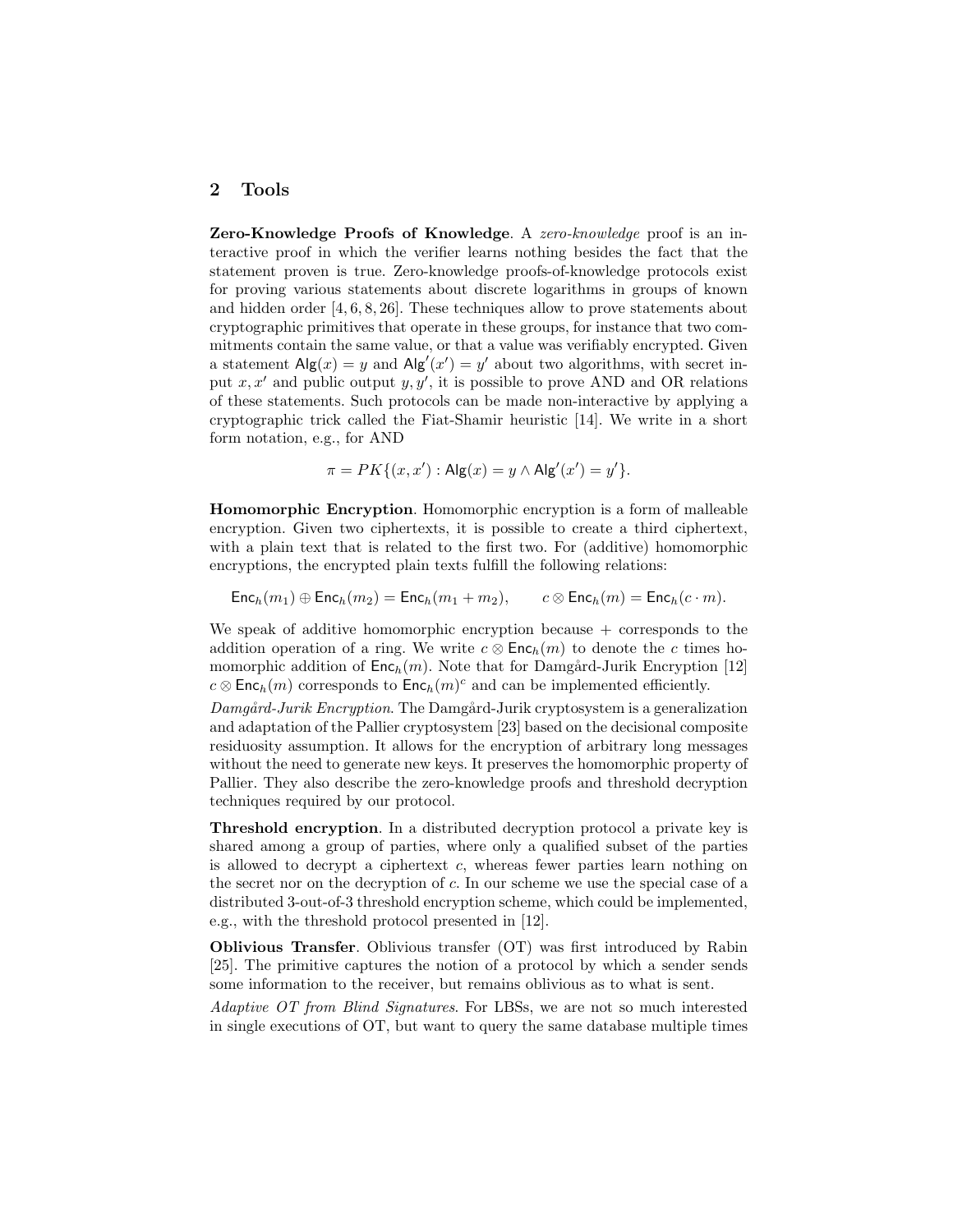at different indices (for different users and changing locations). Adaptive OT protocols were proposed in [11, 20, 21]. Camenisch et al. [7] recognized that the schemes in [11, 21] are based on a common principle to construct adaptive OT from unique blind signature schemes (UBSS). The first UBSS is described by Chaum in [10].

We briefly sketch the basic idea of adaptive OT schemes based on UBSS. First, all messages  $m_1, \ldots, m_n$  are symmetrically encrypted using the hashed signature of the index  $i, 1 \leq i \leq n$ , as the key. Thus  $C_i = \textsf{Enc}_s(m_i; H(\textsf{Sign}(i; sk)))$ . H is a symmetric hash function,  $Enc<sub>s</sub>$  is a secure symmetric cipher, Sign is the signature algorithm corresponding to the UBSS, and  $sk$  is the signing key of the sender that will be used for creating the blind signature. The ciphertexts  $C_1, \ldots, C_n$  are transferred to the receiver. To obtain message  $m_i$ , the receiver runs a blind signature protocol with the sender on message  $\hat{i}$  to obtain the symmetric key (signature on  $\hat{i}$ ).

OT using Homomorphic Encryption. It is a known property of additive homomorphic encryption that given an encryption  $Q = \text{Enc}_{h}(1)$  it is possible to compute an encryption of a message m as  $m \otimes Q = \text{Enc}_h(m \cdot 1) = \text{Enc}_h(m)$ . However, if  $Q = \text{Enc}_h(0)$ , the same operation does not change anything, i.e.,  $m \otimes \mathsf{Enc}_h(0) = \mathsf{Enc}_h(0)$  [22].

Given the semantic security of the encryption, the party trying to encode the message cannot distinguish the two cases above. Based on this observation an OT can be constructed by using a vector  $\mathbf{Q} = (Q_1, \ldots, Q_\ell)$ . To request message  $m_{\hat{j}}, Q_{\hat{j}} = \text{Enc}_h(1)$  and  $Q_j = \text{Enc}_h(0)$  for  $j \neq \hat{j}$ . Zero-knowledge proofs can be used to prove the correct construction of Q. The communication complexity of the protocol can be reduced by computing  $E = \bigoplus_{j=1}^{\ell} m_j \otimes Q_j$ , and transferring only  $E$  to the recipient.

# 3 Privacy Protected LBS Scheme: Security Definition and Solution Sketch

### 3.1 Definition

**Parties.** Our protocol involves a user  $U$  who accesses LBSs over her mobile device. Her goal is to obtain location specific information on topics of her interest. This information is collected and served by service providers  $\mathcal{L}_1, \ldots, \mathcal{L}_\ell$ . A third party that knows the user's location and stands in a financial relationship with the user acts as a proxy  $P$  between users and services — this could be the mobile operator of the user or an organization associated with it. The proxy is responsible for the security of the location information and assists in the payment transaction. We assume that the number of users connected over a proxy is much higher than the number of services. Finally, we assume the existence of an independent party without any commercial interests: a privacy protection organization  $\mathcal T$  that can be offline for most of the time. We refer to all parties except users as organizations.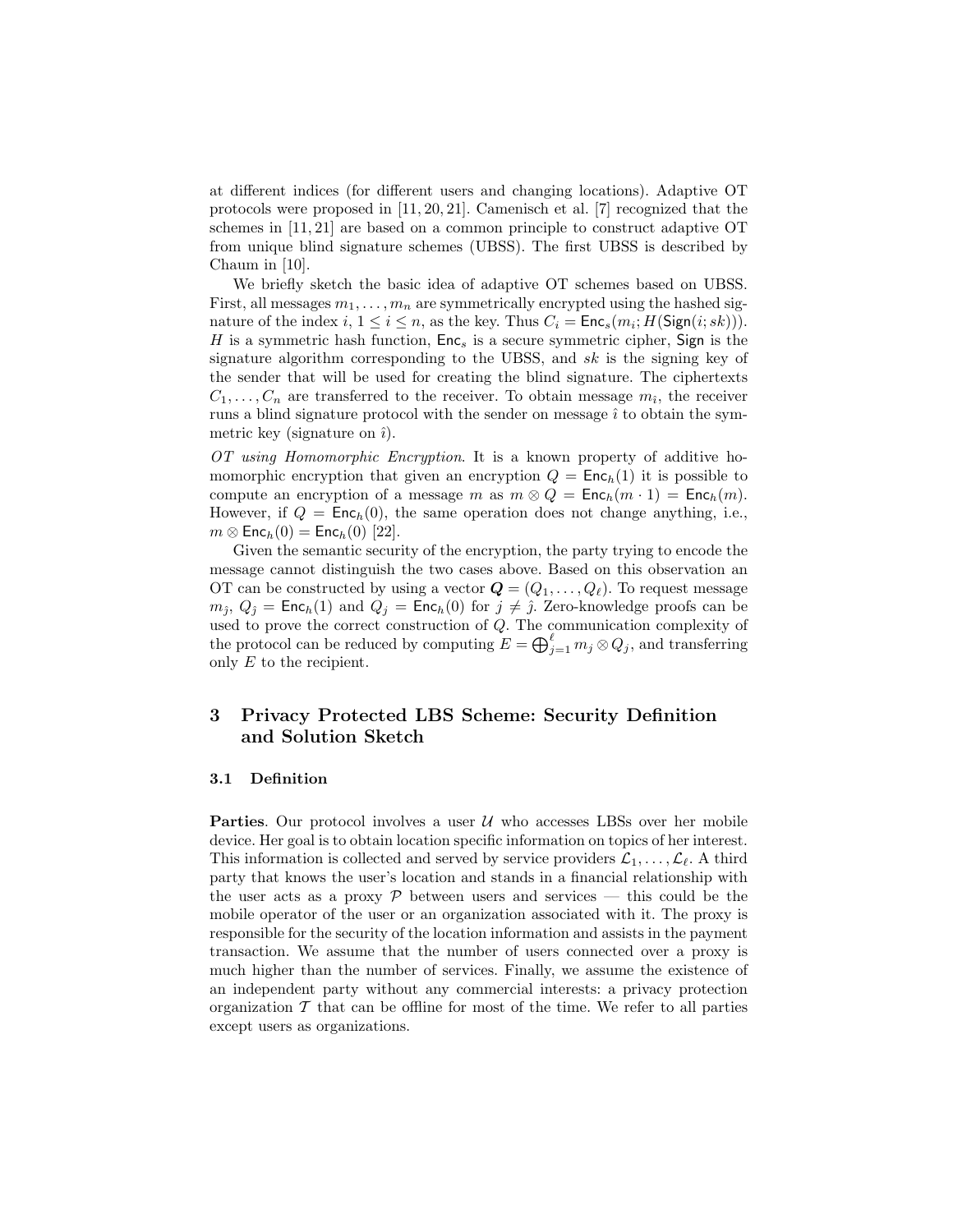Security and Privacy Requirements. A secure and privacy friendly LBS protocol should protect the assets and interests of all involved parties. The assets that need to be protected are: the user's location, the user's subscription, the topic specific databases of the  $\mathcal{L}_j$ , and the payment. We consider the following requirements:

- Location privacy: The protocol does not reveal the user's location to the service.
- Service usage privacy: Even when the proxy and the LBSs collude, the secrecy of the user's subscription remains protected. This includes message privacy; i.e., only the users can decrypt the messages of services.
- $-$  *Database secrecy:* The user and the proxy get no information about the topic specific database of  $\mathcal{L}_i$ . A user gets only the information for the locations she requested. This property must hold even if the proxy and the proxy collude.
- Fairness: It is guaranteed that either the user receives the expected data for the requested location and the LBS receives his expected payment, or the cheating party can be uniquely identified. In order to preserve service usage privacy, the user reveals the cheating party only to the trustee  $\mathcal{T}$ .

**Protocol phases.** In the *Setup* phase the involved parties generate their keys. During the *Service Update* phase, each service  $\mathcal{L}_j$  encrypts its topic specific database and transfers it to the proxy. In the Subscription phase a user  $U$  creates an encrypted subscription for a service, sends it to the proxy, and is charged the subscription fee. In the *Data Retrieval* phase the proxy runs a protocol with every service  $\mathcal{L}_i$  and obtains an encrypted result. The proxy combines them into a single encrypted result for the user such that she only receives the data of the subscribed service. The fair allocation of the money collected in the subscription phase takes place in the Settlement phase under the supervision of the trustee  $\mathcal T$ .

**Remarks**. The database of a service  $\mathcal{L}_j$  is represented as a one-dimensional vector with one element for each location. We assume that the number of locations n is the same for all services. Further, we assume that services only update the whole database at once. In the current version of our protocol a user is only subscribed to a single service. Service usage privacy is guaranteed with respect to the total number of users that subscribed during a subscription period. A subscription period is defined as the time between two settlement phases. Finally, we assume that parties communicate over secure channels and that  $\mathcal{P}, \mathcal{L}_i$ , and  $\mathcal T$ , are able to authenticate communication, and to sign messages using their identity.

### 3.2 High-Level Approach and First Sketch

We follow a constructive approach in the description of our protocol. We use building blocks from Sec. 2, put them into place, and describe their function in our construction. Some of the security requirements can be fulfilled by the functionality provided by individual building blocks; others require a complex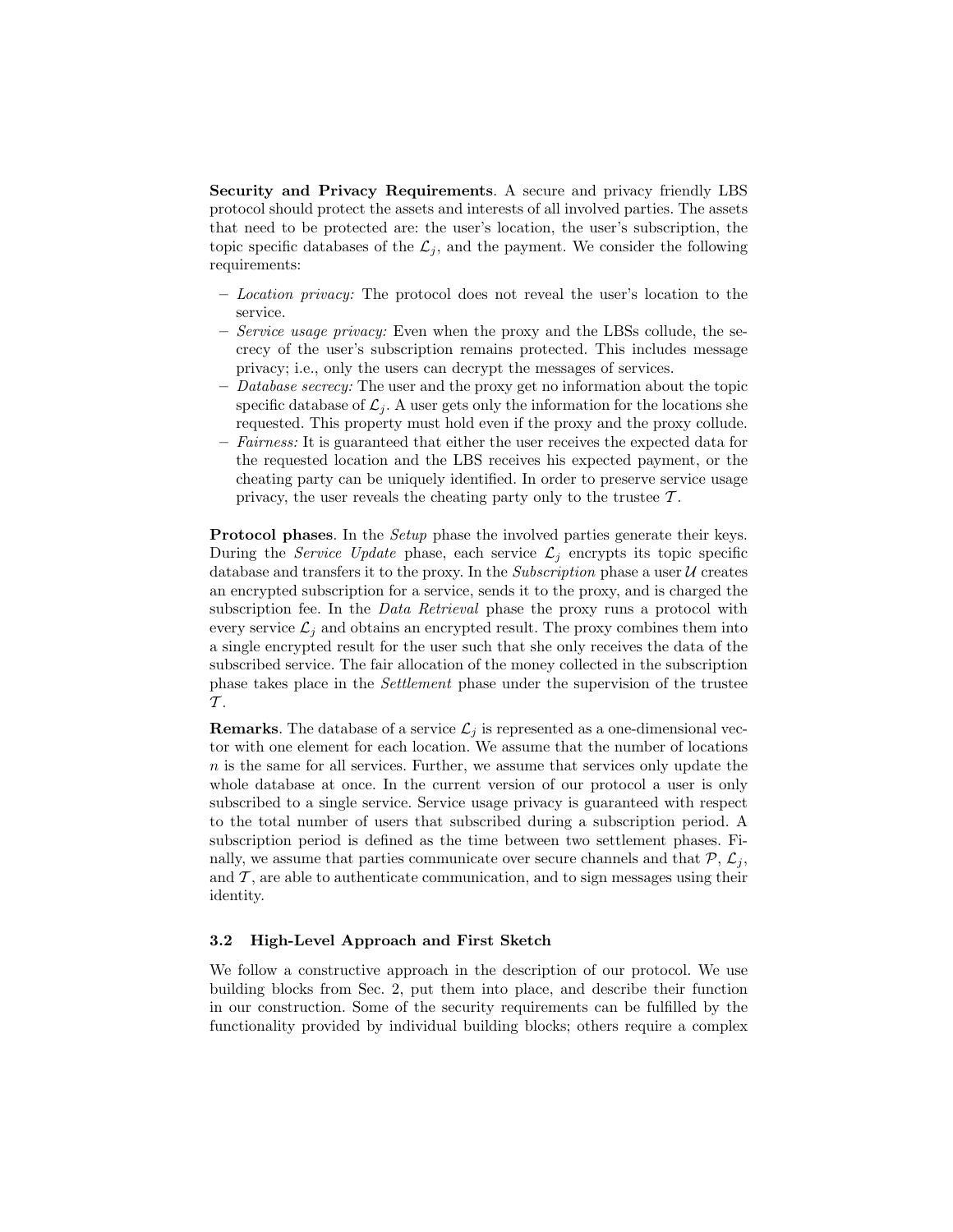interplay between building blocks. As a consequence the mapping from building blocks to the sub-protocols of our solution is not one-to-one. We will sketch the sub protocols (cf. Fig. 1) as they get assembled from their building blocks.

Our main building blocks are two variants of OT and a threshold encryption scheme. Homomorphic encryption and zero-knowledge protocols serve as sub - building blocks in the previous schemes, but are also used to glue them together in a secure way. The two OT protocols are specifically selected for their good performance under repetition of input data. The blind signature based OT scheme (cf. Sec. 2) is optimized for the case that the input database remains fixed, while the index varies. The homomorphic encryption based OT is efficient in the opposite case; it is efficient for fixed indices.

During the protocol execution, a single proxy interacts with a multitude of users and multiple services. The first building block we put into place is a blind signature based OT protocol. It is executed with the proxy acting as the requester and one of the services as the sender. It allows the proxy to retrieve location specific information  $m_{i,j}$  for a user at location  $\hat{i}$  without service  $L_i$  learning the user's location. This guarantees location privacy. The proxy executes this subprotocol with all offered services. This assures service privacy at the service side. In this way the proxy obtains an information vector  $m_{\hat{i},1}, \ldots, m_{\hat{i},\ell}$ .

Our second building block is a homomorphic encryption based OT protocol (cf. Sec. 2). It is run with the proxy acting as the sender (using the aforementioned vector as input) and the user acting as the requester (using the index of the service  $\mathcal{L}_{\hat{\jmath}}$  she subscribed to as input). The protocol allows the user to learn  $m_{\hat{i},\hat{j}}$  without the proxy learning the user's subscription; we achieve full service privacy.

Note how the choice of OT protocols is crucial for the performance of our protocol. In the first OT, the same database is queried by the proxy for all users (and different locations as they move about). The database needs to be encrypted and transferred to the proxy only once (cf. Fig. 1.2). For the second OT between user and proxy, the subscribed service is invariant for the duration of a subscription period and it is sufficient to send the first (and expensive) message of the homomorphic OT only once (cf. Fig  $1.3 \text{ (I)}$ ). Consequently we split off these operations as sub-protocols which have the semantic of a service update and a user's subscription.

This gives us a first instantiation of the first 4 protocol phases. The outline of the protocol is depicted in Fig. 1. Note that some of the sub protocols are not yet implemented. For ease of presentation we use a simplified notation. We refer the reader to App. A for a more formal definition of our LBS scheme. The detailed protocol description is given in Section 4.

Setup. (cf. Fig. 1.1: 1) KeygenU, 2) KeygenL) Every user generates a key-pair for a homomorphic encryption scheme (1). These keys are used for the OT based on homomorphic encryption. Every service generates a key-pair  $(skB, pkB)$  that is used for OT based on blind signatures  $(2)$ .

Service Update. (cf. Fig. 1.2: 2) EncryptData) The database of the LBS  $\mathcal{L}_i$ consists of the *n* elements  $m_{(1,j)}, \ldots, m_{(n,j)}$  (1). Each of the elements is encrypted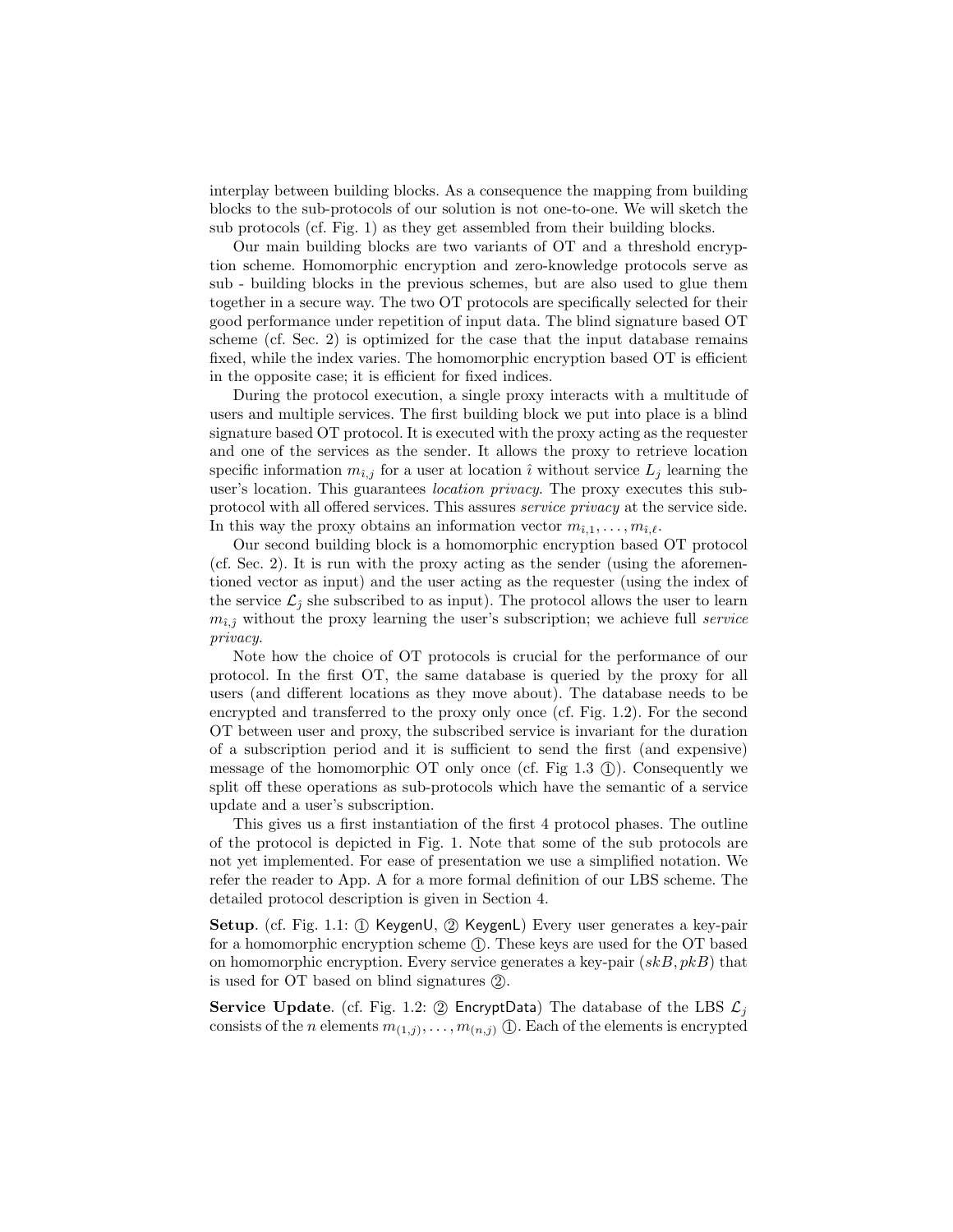with its own symmetric key  $H(k_i)$  that is computed by hashing the signature  $k_i =$  Sign(i; skB) of the index 2. The encrypted database  $DB_j = (C_1, \ldots, C_n)$ , with  $C_i = \mathsf{Enc}_s(m_i, H(k_i))$  is sent to the proxy 3.

Subscription. (cf. Fig. 1.3: 1) Subscribe) A user's subscription 1 consists of  $\ell$  elements  $S_{(U,1)},\ldots,S_{(U,i)},\ldots,S_{(U,\ell)}$ , one for each service 2. Each element contains a ciphertext Q of the homomorphic encryption scheme. Q decrypts to 1 for the service  $\mathcal{L}_{\hat{\jmath}}$  the user subscribes to and to 0 otherwise. To ensure the security of the OT the user proves in zero-knowledge that all  $S_{(U,i)}$  are correctly constructed.

Data Retrieval. (cf. Fig. 1.4: 1) Request, 2) Combine, 4) Decrypt) In the data retrieval phase a user obtains location-specific data from her subscribed service. The proxy is involved since he is aware of the user's location and stores the encrypted databases of the services. Recall that these databases are encrypted using hashed signatures as keys. The proxy acts on the user's behalf and can request decryption of individual items without revealing the location of the user. To guarantee service usage privacy the proxy has to repeat the following steps for every service  $\mathcal{L}_i$  (1):

The proxy blinds the location  $\hat{\imath}$  and sends the blinded value Blind $(\hat{\imath}; b, pkB)$ to the service. The service replies with the blinded signature  $\langle k_i \rangle_{blind}$ . The proxy computes  $m_{\hat{i},j} = \mathsf{Dec}_s(C_{\hat{i}}; H(\mathsf{Unblind}(\langle k_{\hat{i}} \rangle_{blind}; b, pkB))).$  This completes the first OT. The proxy collects  $m_{i,1}, \ldots, m_{i,\ell}$  and continues with the second OT (the user's first message is taken from her subscription). The proxy takes the Q corresponding to  $S_{(U,j)}$  and computes  $E_j = m_{i,j} \otimes Q$  for all  $1 \leq j \leq \ell$ . This corresponds to an encryption of  $m_{\hat{i},\hat{j}}$  for  $\mathcal{L}_{\hat{j}}$  and an encryption of 0 otherwise.

As a last step the proxy combines the  $E_i$  by homomorphically adding all the encryptions (not knowing which of them contain the message)  $(2)$ . This way all encryptions of  $0$  cancel out. The result is transferred to the user  $(3)$ . She decrypts E to obtain  $m_{\hat{i},\hat{j}}(\hat{4})$ .

The two main flaws of this construction are (1) the fact that the proxy learns the  $m_{i,j}$  vector for the locations of all users. This is a compromise of *database* secrecy and  $(2)$  the lack of a fair payment infrastructure.

### 3.3 First Revision: Database Secrecy

We address the lack of *database secrecy* by intertwining the first OT with the second. To this end we let the proxy pass on  $S_{(U,j)}$  to  $\mathcal{L}_j$ . Now (after agreeing on who sends which bit range) both  $\mathcal{L}_j$  and the proxy can act as senders in the second OT without learning each others inputs. This is made possible by the properties of homomorphic encryption, which lets everyone manipulate encrypted data. Informally, the last message of the first OT will be transferred as part of the encrypted payload of the second OT. This guarantees that only the user with her secret decryption key can obtain the results of both protocols.

More concretely the following changes have to be made in the subscription and data retrieval phases.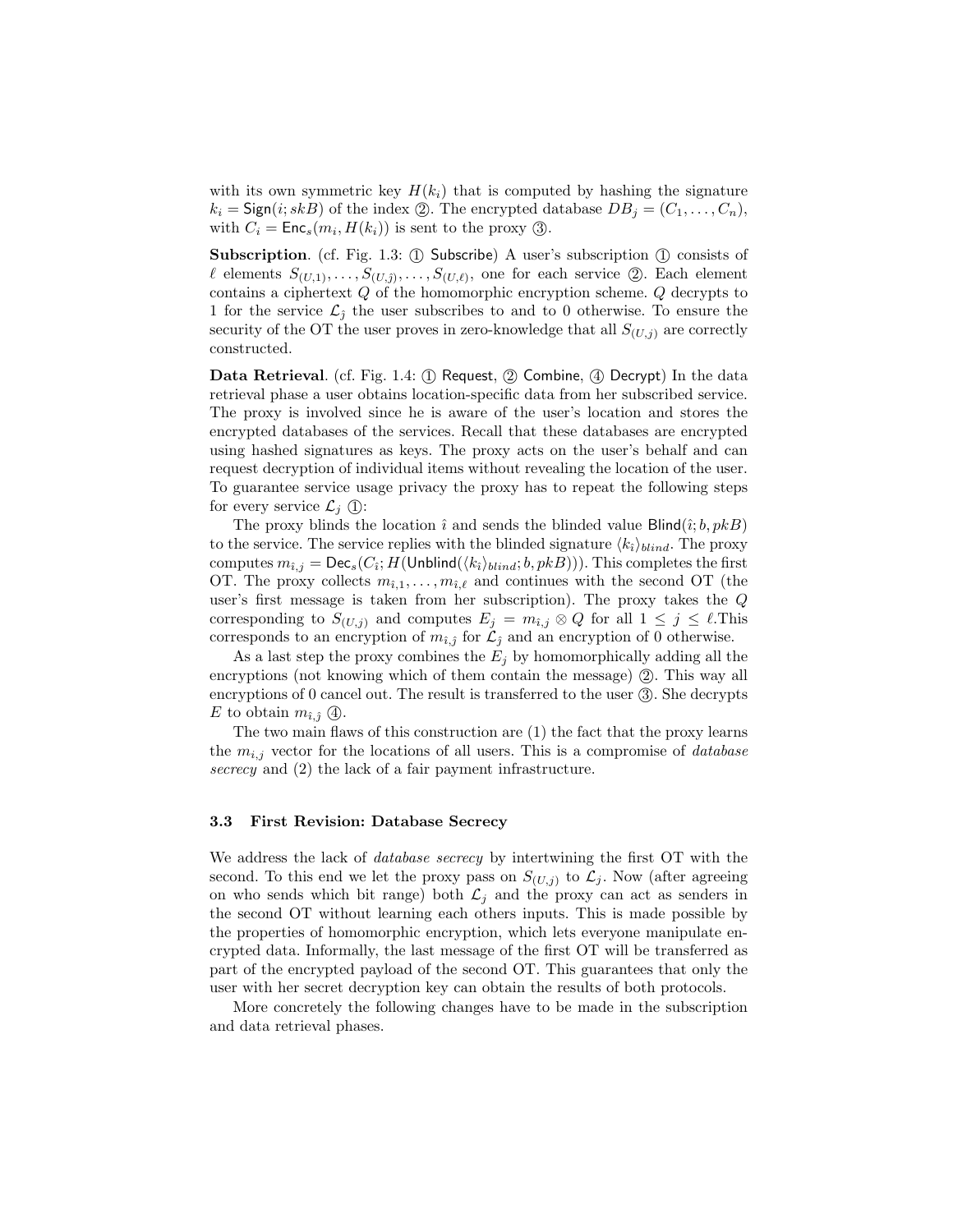

Fig. 1. Setup and Service Update, Subscription, Data Transfer, and the Settlement phase: Subscription  $S_{(\mathcal{U},j)}$ , encrypted database  $DB_j$ , service result  $E_j$ , combined result E, location-specific message  $m_{(\hat{i},\hat{j})}$ , number of subscriptions  $N_j$ , location  $\hat{i}$ , and the subscribed service  $\hat{j}$ .

**Subscribe.** The  $S_{(U,j)}$  are now also sent to the services  $\circled{2}$ .

Data Retrieval. During Request  $(1)$  the proxy blinds the location  $\hat{i}$  and sends the blinded value  $\textsf{Blind}(\hat{\imath}; b, pkB)$  to the service. To ensure that only the user (and not the proxy) can decrypt  $C_i$ , the service encrypts the blinded signature  $\langle k_i \rangle_{blind}$ . This is done with an additive homomorphic encryption scheme. Remember that during subscription the user (through the proxy) provided the service  $\mathcal{L}_j$  with an encryption  $Q = \mathsf{Enc}_h(1)$ . The service computes  $E_j = \langle k_i \rangle_{blind} \otimes$  $Q = \mathsf{Enc}_h(\langle k_i \rangle_{blind} \cdot 1) = \mathsf{Enc}_h(\langle k_i \rangle_{blind})$ . The result is sent to the proxy who uses a similar approach to add b and  $C_i$  to  $E_j$ . These requests are done for all services, including those the user did not subscribe to. The latter however received  $Q = \mathsf{Enc}_h(0)$  during Subscribe and all the operations result in  $E_j = \mathsf{Enc}_h(0)$ , for  $j \neq \hat{j}$ .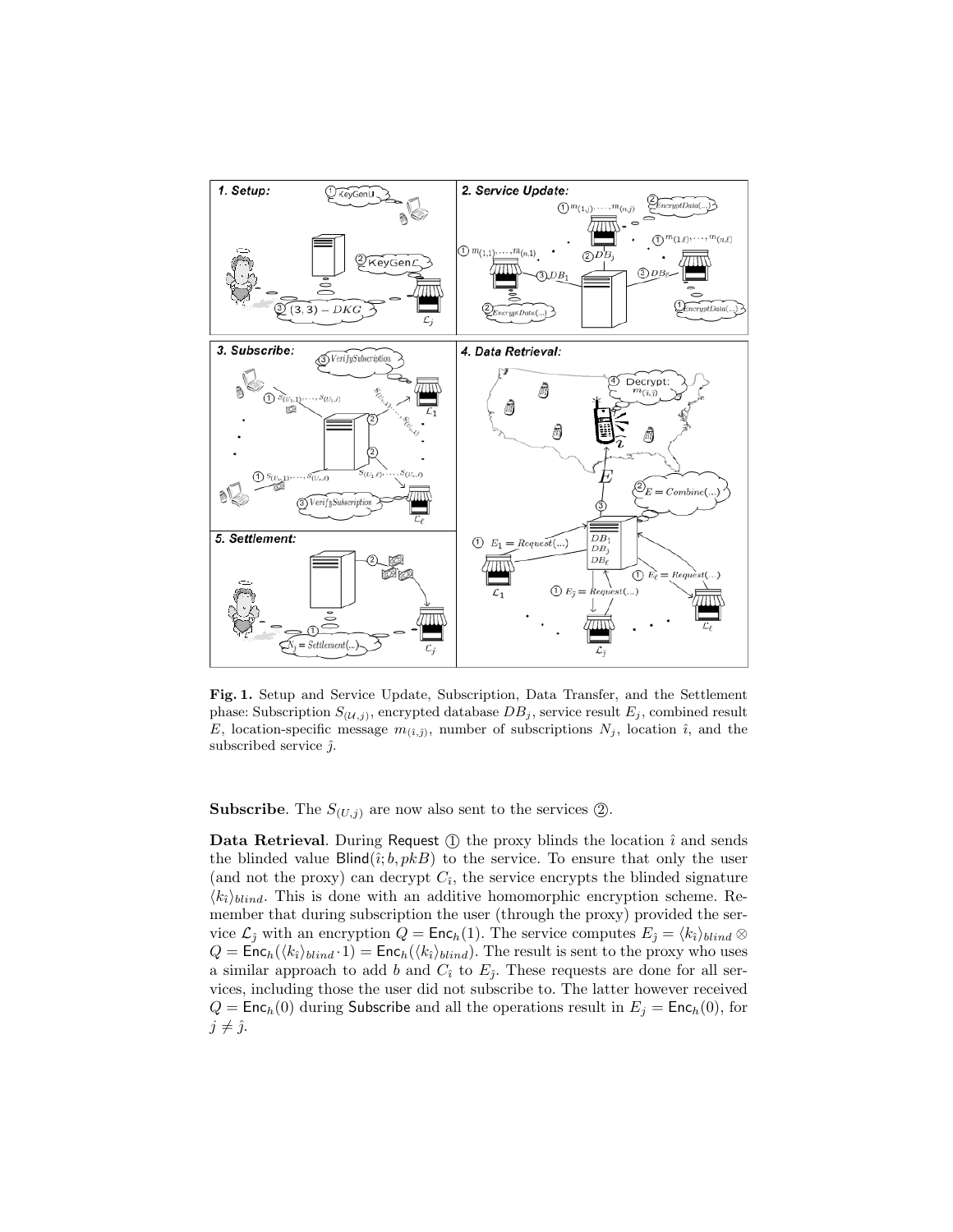As a last step the proxy computes the homomorphic sum of all encryptions not knowing which of them contain the unblinding information, the encrypted message, and the blinded signature  $(2)$ . This way all encryptions of 0 cancel out. The result is transferred to the user  $\circled{3}$ . She decrypts E, obtains  $b||C_i||\langle k_i \rangle_{blind}$ , and computes  $m_{\hat{i}\hat{j}} = \textsf{Dec}_s(C_{\hat{i}}; H(\textsf{Unblind}(\langle k_{\hat{i}} \rangle_{blind}; b, pkB)))$  (4).

### 3.4 Second Revision: Payment Infrastructure

The core idea for the payment infrastructure is to bind the request of the second OT (the subscription) to a vote. Now revenues can be fairly distributed between services by anonymously counting the number of times users voted for (subscribed to) a service. We use ballot counting techniques based on homomorphic encryption and threshold decryption. We make the following changes to the setup and subscription phase, and we provide an implementation for the settlement phase.

**Setup.** (cf. Fig. 1.1:  $\circled{3}$  PaymentSetup) Each LBS  $\mathcal{L}_i$  runs a distributed key generation protocol together with the proxy and the privacy trustee  $(3)$ . This results in a key pair with a secret key shared according to a (3, 3)-threshold scheme. The shared key is needed in the settlement phase to jointly compute the payment result.

Subscription. (cf. Fig. 1.3: 1) Subscribe, 3 VerifySubscription) A user's subscription (1) consists of  $\ell$  elements  $S_{(U,1)}, \ldots, S_{(U,j)}, \ldots, S_{(U,\ell)}$ , one for each service  $(2)$ . Each element contains two ciphertexts  $Q$  and  $P$  of the homomorphic encryption scheme, where the first is encrypted with the user's public key and the latter with the payment key. Both Q and P decrypt to 1 for the service  $\mathcal{L}_{\hat{\jmath}}$  the user subscribes to, and to 0 otherwise. To ensure the security of the OT and the payment,  $U$  proves in zero-knowledge that  $Q$  and  $P$  are constructed correctly. The service providers check these proofs before providing the service  $\circled{3}$ .

Settlement. (cf. Fig. 1.5: 1) Settlement) The technique used in the Settlement phase is similar to a technique used in electronic voting protocols. The noninteractive zero-knowledge proof sent by the user in the subscription ensures that P and Q encrypt the same value (either 1 or 0). The homomorphic property of the ciphertexts allows to anonymously sum up the content of all different P values. The trustee  $\mathcal T$  ensures that only the homomorphic sums (and not individual subscriptions) are decrypted in a  $3$ -out-of-3 threshold decryption  $(1)$ . Based on the result the proxy divides the subscription money received from the users during subscription in a fair way  $(2)$ .

# 4 Our Multi-Party Proxy LBS Scheme

**Notation.** We write cryptographic primitives as  $\mathsf{Alg}(x; k)$ , where x denotes the processed inputs of the algorithm and  $k$  denotes keys, randomness, or public parameters. When it is clear from the context  $k$  is omitted. We use the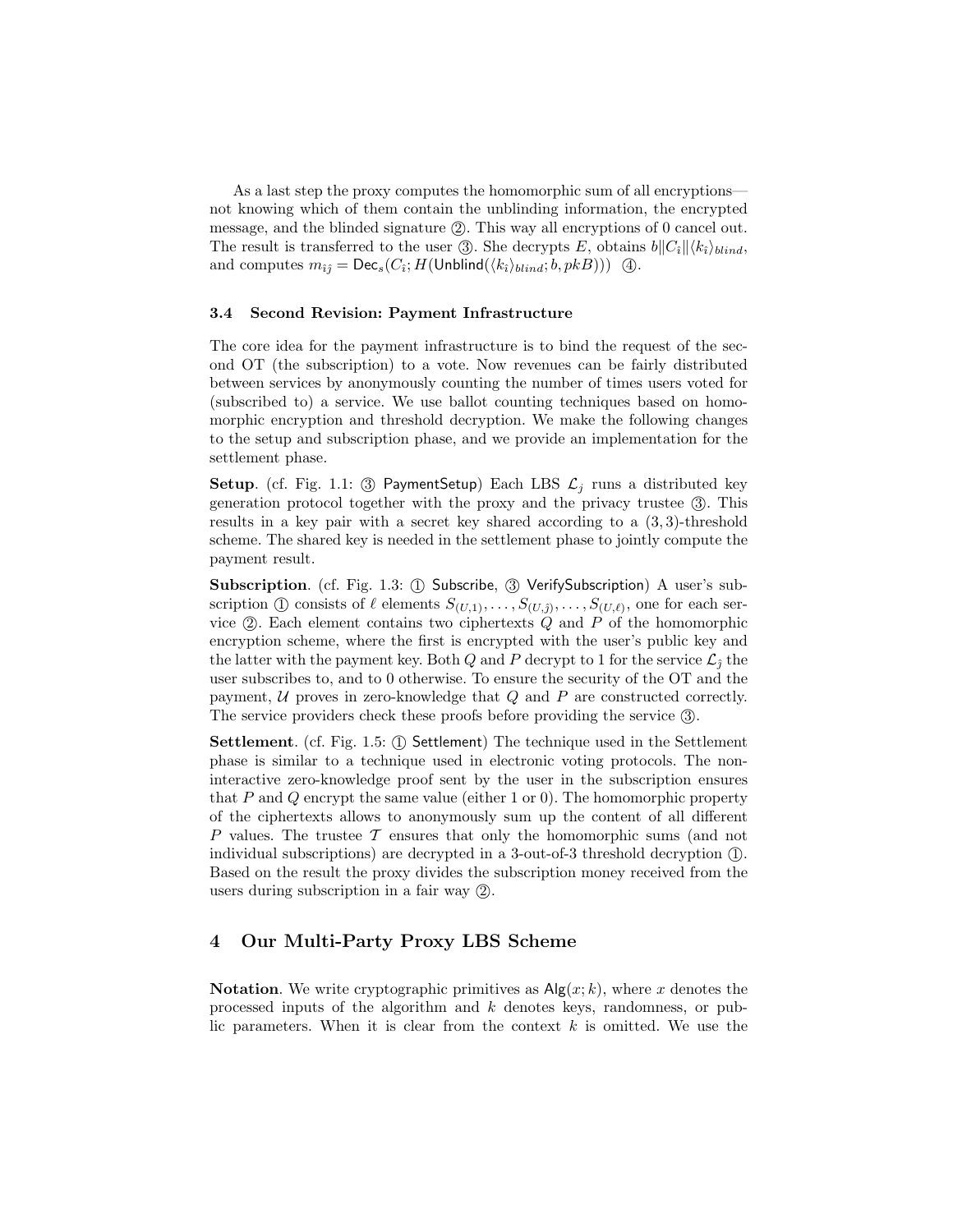$\mathsf{Alg}(\mathcal{E}_1(x_1; k_1), \mathcal{E}_2(x_2; k_2))$  to denote an interactive algorithm between entities  $\mathcal{E}_1$ and  $\mathcal{E}_2$  with the respective inputs and keys.

**Length Parameters.** Let  $\kappa$  be a security parameter that determines the key sizes of the underlying cryptographic schemes. We use  $l_N \in \Theta(\kappa)$  to denote the length of the RSA modulus  $N$  used for Damgård-Jurik encryption. The length of a ciphertext for a plaintext of length  $N^s$  is  $N^{s+1}$ . For simplicity we use ciphertexts of length  $l_N(s + 1)$ , to encode plaintexts of length  $(l_N - 1)s$ . We use  $l_H$  to denote the length of the plaintext for the homomorphic encryption scheme. Let  $l_B$ ,  $l_b$ , and  $l_D$  be the length of a blinded signature, the blinding factor, and an encrypted database entry respectively. We require  $l_B + l_b + l_D \leq l_H$ .

**Setup**. PaymentSetup $(\mathcal{L}_j(1^{\kappa}), \mathcal{P}(1^{\kappa}), \mathcal{T}(1^{\kappa}))$  is executed for each service  $\mathcal{L}_j$ . The privacy trustee T, the proxy P and the LBS  $\mathcal{L}_i$  run a distributed key generation protocol to generate a public payment key  $pkS_j$ . The secret key  $skS_j$  is shared according to a (3, 3)-threshold encryption scheme such that only the three parties together can reconstruct the key. This results in three secret shares  $skS_{(\mathcal{L}_j,j)},$  $skS_{(\mathcal{P},j)}$ , and  $skS_{(\mathcal{T},j)}$ , which are included in the secret key of  $\mathcal{P}, \mathcal{L}_j$ , and T respectively.

LBS Key Generation. Every service  $\mathcal{L}_j$  runs KeygenL(1<sup> $\kappa$ </sup>) to generate the keypair  $(pk_{\mathcal{L}_j}, sk_{\mathcal{L}_j})$  that contains amongst others a key pair  $(pkB_j, skB_j)$  for a unique blind signature protocol.

Proxy Key Generation. For our construction the proxy does not need to generate keys on his own. The public key  $pk_{\mathcal{D}}$  of P results from adding the public payment keys of the services. Hence  $pk_{\mathcal{P}}$  contains  $pkS_1, \ldots, pkS_\ell$ . His secret key  $sk_{\mathcal{P}}$ contains the corresponding secret shares  $skS_{(\mathcal{P},1)}, \ldots, skS_{(\mathcal{P},\ell)}$ .

User Key Generation. Keygen $U(1^{\kappa})$  generates a key pair  $(pk_{\mathcal{U}}, sk_{\mathcal{U}})$  for an additive homomorphic Damgård-Jurik cryptosystem [12] used for homomorphic OT [22].

**Service update**. Each LBS  $\mathcal{L}_j$  encrypts its location specific information using algorithm  $\mathsf{EncryptData}(m_{(1,j,v)}, \ldots, m_{(n,j,v)}, v; sk_{\mathcal{L}_j}).$  The value  $v$  denotes the version number of the data update. Note that  $m_{(i,j,v)}$  contains  $i,j$ , and v and is signed by  $\mathcal{L}_j$  to allow for checks of authenticity. A service  $\mathcal{L}_j$  uses his secret key  $skB_j$  to compute  $DB_{(j,v)} = (C_{(1,j,v)}, \ldots, C_{(n,j,v)}, v)$ :

$$
k_{(i,j,v)} = \text{Sign}(i||v; skB_j)
$$
  

$$
C_{(i,j,v)} = \text{Enc}_s(m_{(i,j,v)}; H(k_{(i,j,v)})).
$$

The cryptographic hash function  $H$  is used for computing the symmetric key. Note that in Sign the values  $i$  and  $v$  need to be interpreted as fixed length bit strings. The resulting database  $DB_{(j,v)}$  is sent to the proxy.

**Subscription**. User U must subscribe to a service  $\mathcal{L}_j$  to receive location related information from him. This is done by running the protocol Subscribe( $\mathcal{P}(sk_{\mathcal{P}}, \mathit{pk}_{\mathcal{U}})$ ,  $U(j; sk_{\mathcal{U}}, pk_{\mathcal{P}})$  together with the proxy. The proxy's public key is parsed as  $pk_{\mathcal{P}} = (pkS_1, \ldots, pkS_\ell)$  and the user proceeds as follows: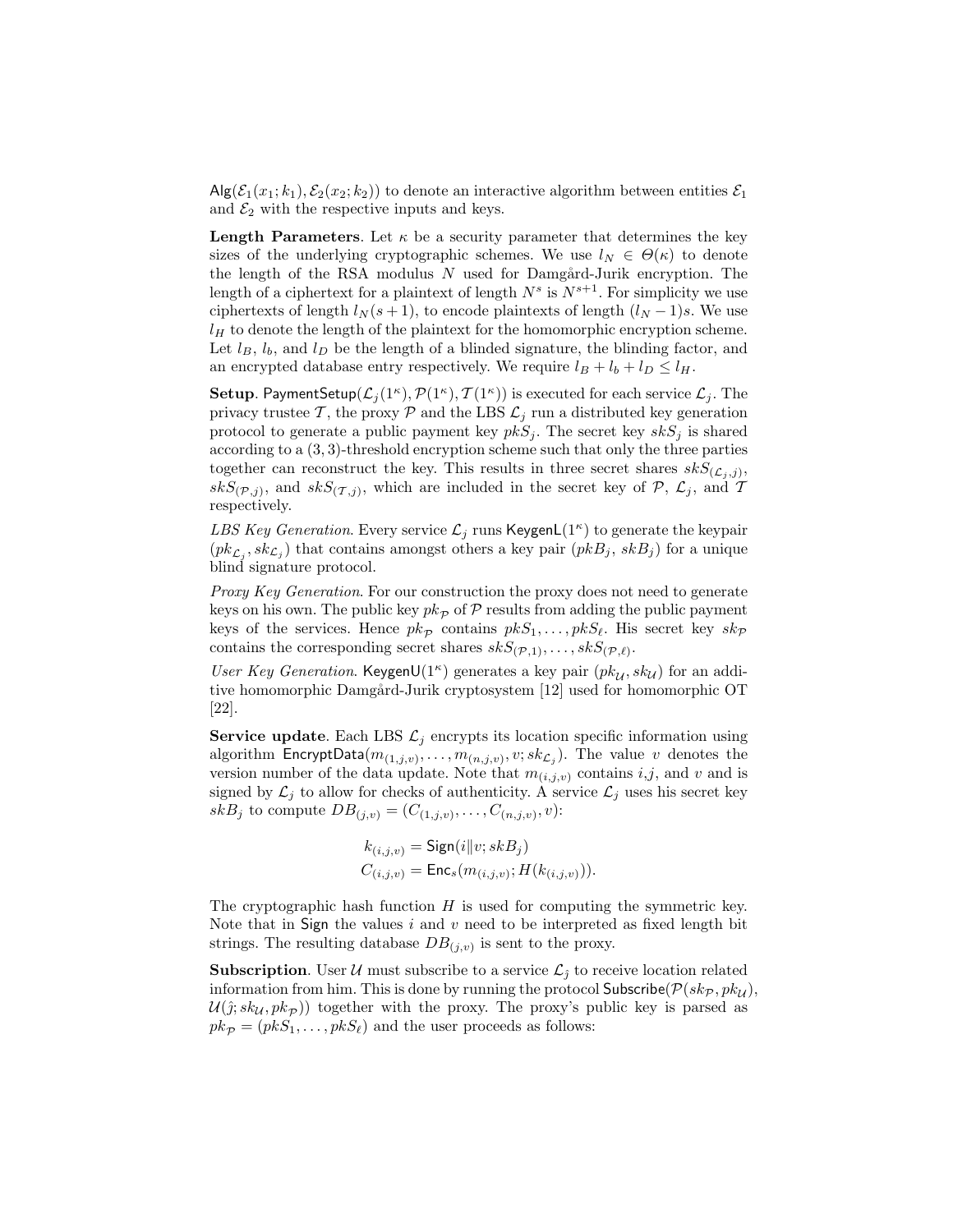1. U uses her public key  $pk_{\mathcal{U}}$  to compute subscription elements  $S_{(\mathcal{U},j)}, 1 \leq j \leq \ell$ :

$$
S_{(\mathcal{U},j)} = (Q_{(\mathcal{U},j)}, P_{(\mathcal{U},j)}, \pi_j) \text{ where}
$$
\n
$$
Q_{(\mathcal{U},j)} = \begin{cases} \text{Enc}_{h}(1; pk_{\mathcal{U}}) & \text{if } j = \hat{j} \\ \text{Enc}_{h}(0; pk_{\mathcal{U}}) & \text{otherwise} \end{cases}, P_{(\mathcal{U},j)} = \begin{cases} \text{Enc}_{h}(1; pkS_{j}) & \text{if } j = \hat{j} \\ \text{Enc}_{h}(0; pkS_{j}) & \text{otherwise} \end{cases}
$$
\n
$$
\pi_j = SPK\{(r_1, r_2) : (Q_{(\mathcal{U},j)} = \text{Enc}_{h}(1; r_1, pk_{\mathcal{U}}) \land P_{(\mathcal{U},j)} = \text{Enc}_{h}(1; r_2, pkS_{j})) \lor (Q_{(\mathcal{U},j)} = \text{Enc}_{h}(0; r_1, pk_{\mathcal{U}}) \land P_{(\mathcal{U},j)} = \text{Enc}_{h}(0; r_2, pkS_{j}) \}
$$

The  $Q_{(\mathcal{U},i)}$  are used to request the location specific information from the LBS  $\mathcal{L}_{\hat{\jmath}}$  and the  $P_{(\mathcal{U},j)}$  are used for the oblivious payment.

- 2. The resulting  $S_{(\mathcal{U},1)}, \ldots, S_{(\mathcal{U},\ell)}$  are sent to the proxy together with the payment for the subscription, e.g., by using a credit card.
- 3. Additionally, the user proves in zero-knowledge that the homomorphic sum of the values  $Q_{(\mathcal{U},j)}$  is an encryption of 1. This can be done using standard techniques from [12]. See also Sec. 2.
- 4. If the verification of the the last proof and of the individual  $\pi_i$  proofs succeeds, the proxy adds a time stamp to each  $S_{(\mathcal{U},j)}$  and signs it.

The proxy passes each subscription  $S_{(\mathcal{U},j)}$  on to the respective service  $\mathcal{L}_j$ . He keeps a counter of the number of user subscriptions in this subscription period. Optionally the proxy may also retain all  $S_{(\mathcal{U},j)}$ .

Verify Subscription. Service  $\mathcal{L}_j$  runs VerifySubscription( $S_{(\mathcal{U},j)}$ , j;  $pk_{\mathcal{U}}, pk_{\mathcal{P}}$ ) to verify that  $S_{(\mathcal{U},j)}$  is correct, i.e., that the content of the queries  $Q_{(\mathcal{U},j)}$  and  $P_{(\mathcal{U},j)}$ are equal and encryptions of 0 or 1, and that the proxy cannot deny that the user has subscribed. The first is done by verifying the proofs of knowledge, the latter by verifying the proxy's time stamp and signature.

If the algorithm succeeds,  $S_{(\mathcal{U},j)}$  is added to a list of subscriptions  $S_j$ . The  $P_{(\mathcal{U},j)}$  of  $S_j$  will later on be added up using the homomorphic property of the underlying encryption scheme  $Enc_h$ . If one of the verifications done by the services  $\mathcal{L}_j$ ,  $1 \leq j \leq \ell$  fails, they refuse to provide the information and the proxy has to refund the payment for the subscription to the user.

 $\bf{Data \ retrieval}.$  The proxy runs  $\sf{Request}(\mathcal{P}(DB_{(j,\hat{v})},\hat{\imath};sk_\mathcal{P},pk_{\mathcal{L}_j}),\mathcal{L}_j(S_{(\mathcal{U},j)};sk_{\mathcal{L}_j},$  $pk_{\mathcal{U}}, pk_{\mathcal{P}}$ )) with  $\mathcal{L}_j$  to request location specific information for user  $\mathcal{U}$ .

The input of the algorithm is the database  $DB_{(j,\hat{v})}$  with most up-to-date version  $\hat{v}$  and the current location of the user  $\hat{i}$ . The proxy's output is either an encryption of  $m_{(i,i,\hat{v})}$  based on the location of the user or an encryption of 0 if U is not subscribed to  $\mathcal{L}_j$ .

1. The proxy chooses a random b and computes

$$
\langle \hat{\imath} \| \hat{v} \rangle_{blind} = \text{Blind}(\hat{\imath} \| \hat{v}; p k B_j, b).
$$

The random blinding factor b hides the location  $\hat{i}$  of the user in  $\langle \hat{i} | \hat{v} \rangle_{blind}$ . 2. The proxy sends  $\langle \hat{i} | \hat{v} \rangle_{blind}$  to  $\mathcal{L}_j, 1 \leq j \leq \ell$ , which computes

$$
E_j = \langle k_{(\hat{i},j,\hat{v})} \rangle_{blind} \otimes Q_{(\mathcal{U},j)}, \quad \text{where } \langle k_{\hat{i},j,\hat{v}} \rangle_{blind} = \mathsf{Sign}(\langle \hat{i} || \hat{v} \rangle_{blind}; skB_j)
$$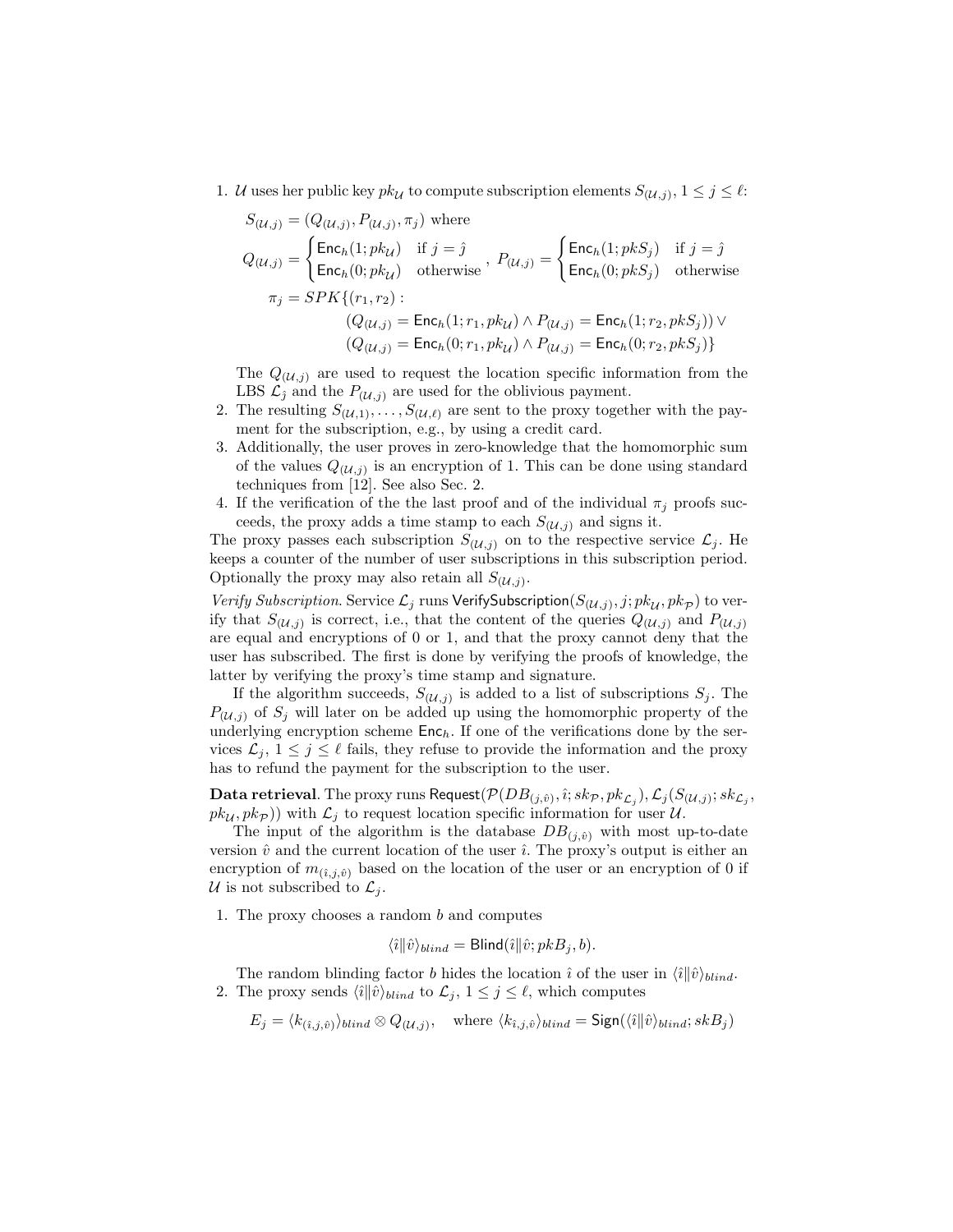- 3. Every service  $\mathcal{L}_j$  sends  $E_j$  back to the proxy.
- 4. The proxy enriches  $E_j$  with  $C_{(\hat{i},j,\hat{v})}$  and b. This is done by computing  $E_j :=$  $E_j \oplus ((C_{(\hat{i},j,\hat{v})} || b) \ll l_B) \otimes Q_{(\mathcal{U},j)}$ . Where  $\ll$  denotes shifting to the left. This only changes the content of  $E_j$  if  $Q_{(\mathcal{U},j)}$  is an encryption of 1.

Combining. After running Request with every  $\mathcal{L}_j$  and receiving the corresponding  $E_j$ , the proxy runs  ${\sf Combine}(E_1,\ldots,E_l,sk_{\mathcal{P}},pk_{\mathcal{U}})$  to compute  $E=\bigoplus_{j=1}^\ell E_j.$ Decrypting. The user decrypts E using  $\mathsf{Decrypt}(E; sk_\mathcal{U}, pk_{\mathcal{L}_j})$ :

$$
C_{(\hat{i},\hat{j},\hat{v})}||b||\langle k_{(\hat{i},\hat{j},\hat{v})}\rangle_{blind} = \text{Dec}_h(E; sk_\mathcal{U})
$$

$$
k_{(\hat{i},\hat{j},\hat{v})} = \text{Unblind}(\langle k_{(\hat{i},\hat{j},\hat{v})}\rangle_{blind}; b, pkB_{\hat{j}})
$$

$$
m_{(\hat{i},\hat{j},\hat{v})} = \text{Dec}_s(C_{(\hat{i},\hat{j},\hat{v})}; H(k_{(\hat{i},\hat{j},\hat{v})}))
$$

**Settlement**. The proxy  $P$  can share the money collected during subscription fairly by counting the number of users that subscribed to service  $\mathcal{L}_j$  in a given subscription period. However, this has to be done without revealing the user's service usage. First,  $\mathcal{L}_i$  transfers  $S_i$  to the proxy and the privacy trustee. P and T check the signature and the time stamp of each  $S_{(\mathcal{U},j)}$  to make sure that  $\mathcal{L}_i$  does not add self generated subscriptions. Moreover, the proxy checks if  $|S_i|$ corresponds to his subscription counter. This is needed to guarantee that services do not try to shrink the anonymity set of users. As the trustee is not online all the time he can only check the plausibility of the value. However, privacy savvy users can submit their encrypted subscriptions (or its hash) to the privacy trustee, which checks if their descriptions are considered during settlement.

The computation of  $\mathcal{L}_j$ 's fraction of the money is jointly done by the proxy, the privacy trustee and the service  $\mathcal{L}_j$ . First, they compute  $\bigoplus_{\mathcal{U}} P_{(\mathcal{U},j)}$ . The result is an encryption of the number of users having subscribed to service  $\mathcal{L}_j$ . Since  $\bigoplus_{\mathcal{U}} P_{(\mathcal{U},j)}$  is encrypted with  $pkS_j$ , all three parties have to participate in a distributed (3, 3)-threshold decryption. The output of  ${\sf Setlement}(\mathcal{L}_j(S_j; sk_{\mathcal{L}_j}, pk_{\mathcal{P}}),$  $\mathcal{P}(sk_{\mathcal{P}}, \mathit{pk}_{\mathcal{L}_j}), \mathcal{T}(sk_{\mathcal{S}_j},T)$  is the total number of users subscribed to service  $\mathcal{L}_j$ . As long as not all parties collude, the service usage privacy of the users is guaranteed. See Section 5.2 for details.

# 5 Security and Efficiency

#### 5.1 Efficiency analysis

For our efficiency analysis we focus on two main factors. The first is the limitation in computation and communication resources on small mobile devices. The other factor is scalability for the organizations with respect to location resolution, i.e. number n of map cells, number of services  $\ell$ , and number of users. The costs for the setup of the payment and the service and proxy key generation are independent of the number of users and map cells. They are executed by unrestricted parties, and are thus ignored in the analysis. A similar argument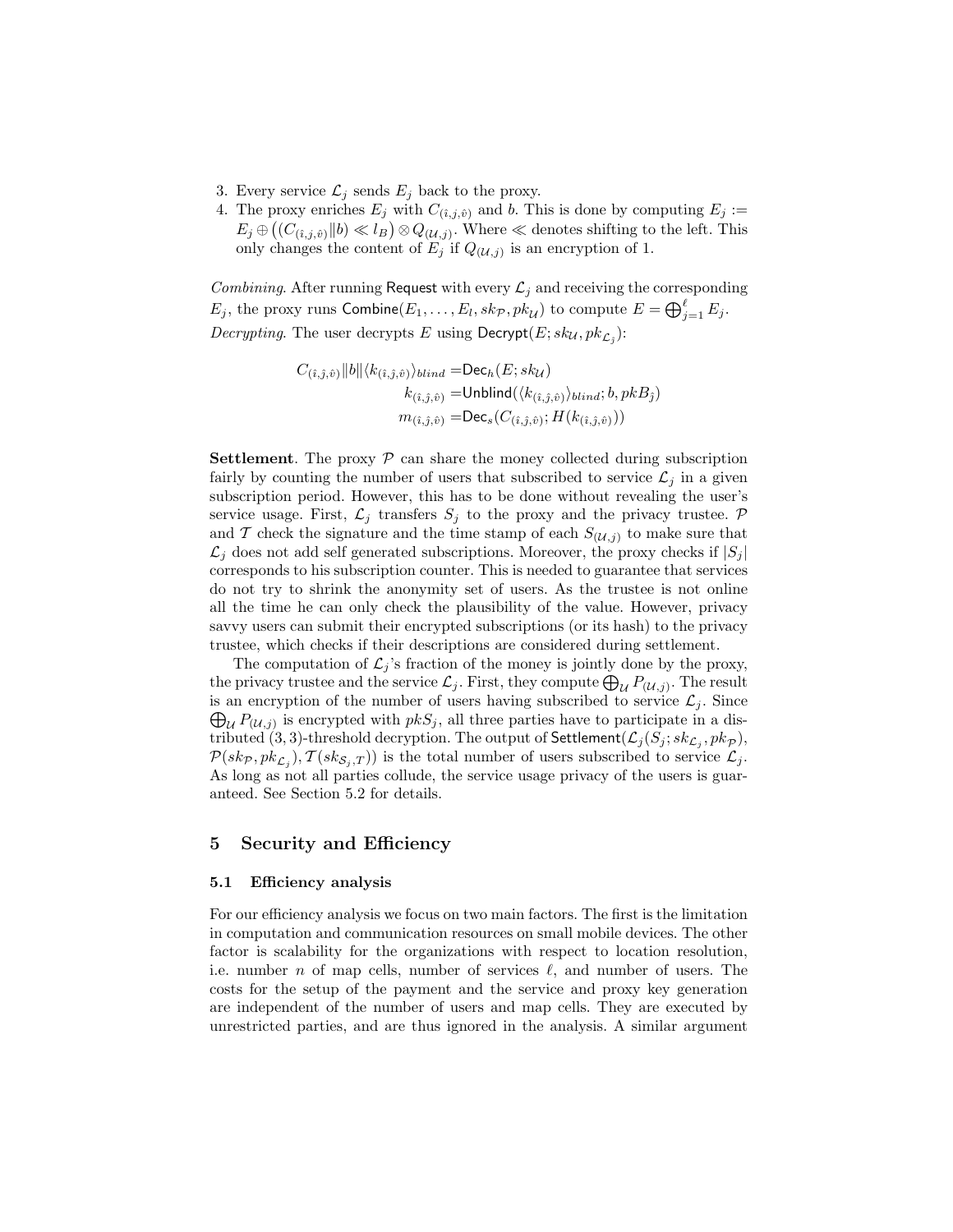holds for the settlement. We consider only public-key operations and use the length parameters from Section 4.

User. The costs incurred by the user are key generation, subscription, and decryption. Computation: Key generation involves the generation of a single RSA key. The decryption requires a single Damgård-Jurik decryption. The most relevant cost for the user is the generation of the subscriptions with 12 exponentiations. However, this cost is incurred only once per subscription period. In principle, the computed values can even be reused for multiple periods. Communication: A Damgård-Jurik ciphertext size is about  $l_H + l_N$ , where  $l_N$  is the size of the RSA modulus. The overhead in addition to the message length  $l_D$ is  $l_B + l_b + l_N$ . If we use RSA blind signatures, this is three times the size of an RSA modulus. The size of a subscription is about  $12\ell(l_H + l_N)$ . For small devices and slow communication channels, we suggest to do the key generation and subscription over the user's PC, and synchronize  $sk_{\mathcal{U}}$  to the user's mobile device, or create the keys on the device, and move only  $pk_{\mathcal{U}}$  to the PC for added security.

Organizations. The scalability of our service is nearly optimal. Key setup and database encryption are independent of the number of users. Database encryption is linear in the number of locations. Subscriptions are linear in the number of services—optimal as all services need to be involved to guarantee service privacy. Practically data transfer is independent of the number of locations and again only depends on the number of services.<sup>1</sup>

Computation: The most prominent cost incurred by the service is database encryption requiring one signature operation per location. Communication: The most dominant cost for  $\mathcal{L}_j$  and  $\mathcal P$  is the transmission of the encrypted database  $DB_{(i,v)}$  which has length  $n \cdot l_D$ . Moreover, this costs incur whenever any of the  $m_i$  should be updated. This is a consequence of our strong database security definition. For a wide range of services it appears reasonable to relax this requirements. Updated encryptions  $C_i$  are computed like in EncryptData but only for a subset  $U \subset \{1, \ldots, n\}$  of updated locations.

### 5.2 Security Analysis

Our main goal is to implement LBSs without revealing additional information about the user's location and her service usage profiles. An adversary involved in our protocol should learn nothing except what he already could have learned by being involved in a scenario without LBSs. For the proxy this implies that he is allowed to know the user's location but should not learn anything about the user's service usage profiles. For service providers this implies that both the user's location and the user's service usage profiles have to be concealed. Note that in a scenario that includes payment mechanisms we have to diminish slightly from this strong security notion of no additional knowledge since a service can infer the number of subscribed users from the received amount of money.

 $1$  De facto the dependence is logarithmic as locations are included in the message; 4 billion different locations can be encoded using 32 bits.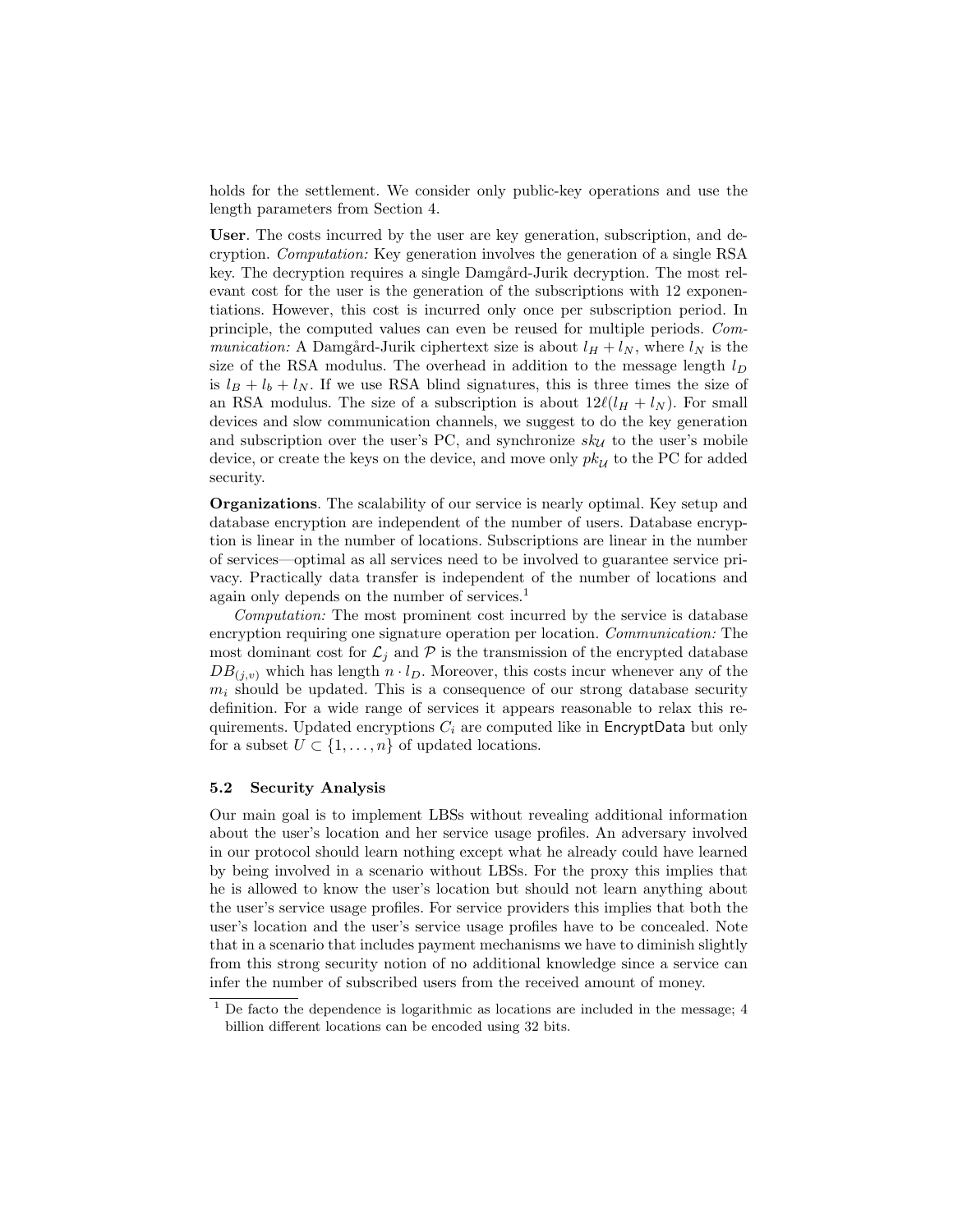As a further trust assumption we state that the proxy helps to solve fairness conflicts between users and service providers. This trust assumption is supported by the rationality of the proxy: his core competence is setting up the mobile infrastructure such that services and users can communicate in a fair way. Cheating or not cooperating in resolving fairness disputes decreases his reputation, thus decreasing his profit. Only in cases where accusing the cheater would endanger the users service privacy, we make use of the privacy trustee as an additional off-line trusted party. The assumption of a trusted third party to resolve fairness problems is common in the literature of fair exchange protocols. [2, 3] have shown that the problem of fairly exchanging data requires at least an off-line trusted party.

Location privacy. For the location privacy note first that in our protocol services only get in contact with location related information in the data retrieval phase. However, there the OT based on blind signatures protects location related information from being revealed unintentionally. The security of the OT scheme is based on the signature's blindness property. This property guarantees that for any malicious service  $\mathcal{L}_j$  the view of  $\mathcal{L}_j$  for a messages  $M_0 = i||v$  and for a message  $M_1 = i' || v'$  is computationally indistinguishable. As the user's location  $\hat{i}$  is hidden in  $\langle \hat{i} | \hat{v} \rangle_{blind}$ , the location privacy can be reduced to the blindness property of the used blind signature scheme.

Service usage privacy. is more challenging. Unfortunately, achieving service usage privacy First, the relationship user/service plays a role in different protocol stages; i.e. it is present during data retrieval and in the payment processes. Second, we consider a stronger, but realistic, adversary model and allow for a corrupted proxy, who possibly collaborates with any service. This implies that the service usage privacy cannot rely on the help of the proxy. We proceed by analyzing the relevant phases.

In the subscription phase, the user's subscription together with the proof of knowledge could reveal the user's service usage. In case of the first the crucial information is protected by the semantic security of the underlying homomorphic encryption scheme. The semantic security guarantees that two different subscriptions are indistinguishable. The zero-knowledge property of  $\pi_i$  ensures that no further information is revealed.

During the settlement, privacy is protected by using a joint decryption technique, i.e. a ciphertext can only be decrypted if the three parties, the  $P$ ,  $\mathcal{L}_i$ , and T work together. Hence, even if P and  $\mathcal{L}_i$  are corrupted, there is no way for the adversary to force the decryption of a single subscription that would reveal the user/service relationship. This is only true as long as it is not possible to present faked subscriptions to the privacy trustee, which later on get accepted. This would reduce the size of the anonymity set  $|S_i|$ . The faked subscription attack reduces to  $n - 1$ -attack [9], against which a full protection is impossible. However, to make it more difficult for an adversary, it could be mandatory for users to always submit a subscription (or hash of it) to the trustee. This technique leads to a lower bound for the size of the anonymity set  $|S_i|$ . To some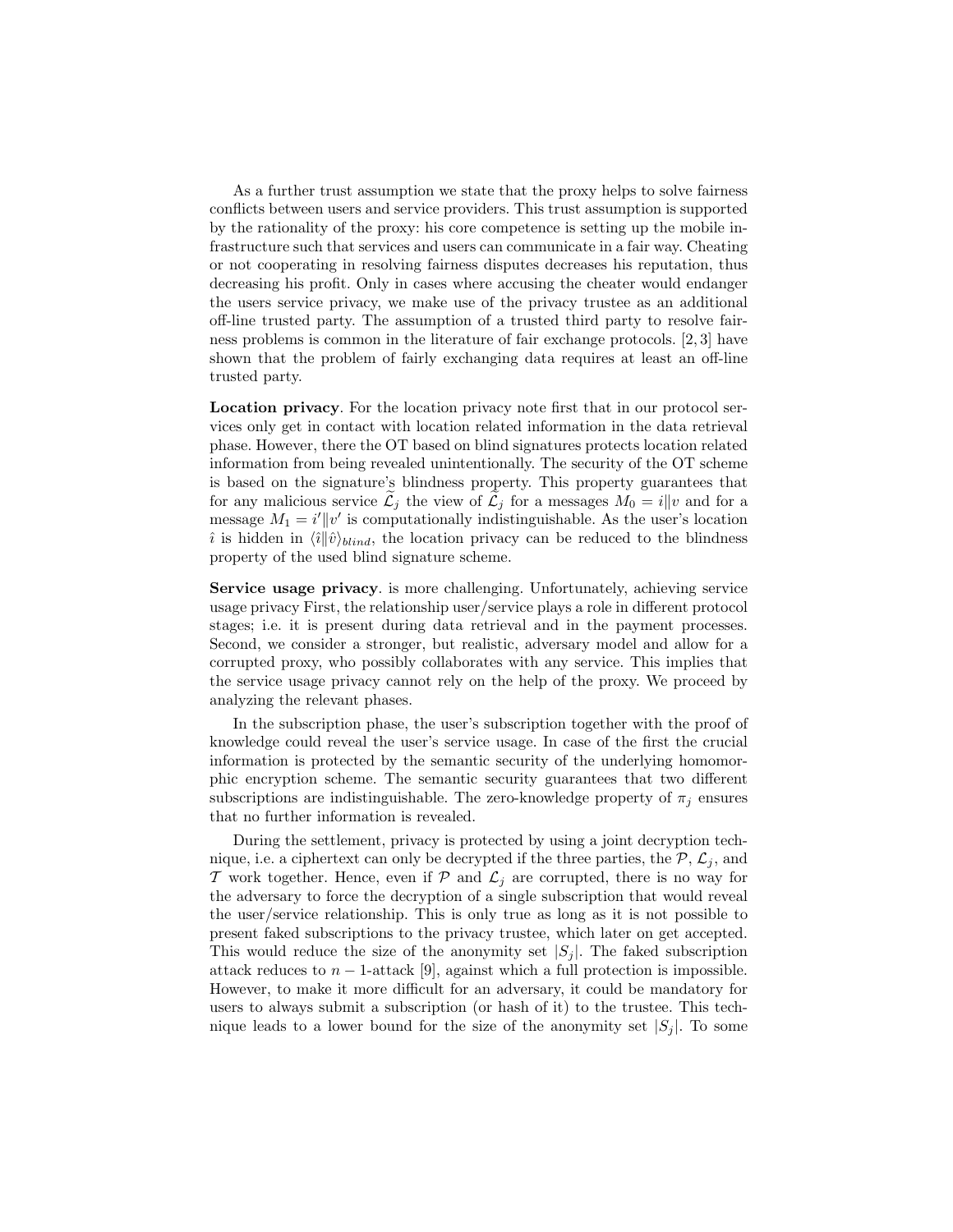extent the sensitivity to these attacks can be reduced by using authenticated channels such that subscriptions can be assigned to real users.<sup>2</sup>

Although one cannot assume the honesty of the proxy in general, it often seems more realistic to limit the adversaries' power to corrupt only services. This is further supported by our assumption of the proxy's rationality. In the case of the proxy's honesty, we have a stronger protection against the faking attack: first, because the proxy and the trustee verify the correctness of the signature and the time stamp and second, because the proxy checks for the equality of  $|S_i|$ and his subscription counter. Both techniques help to protect against attempts in shrinking the anonymity set.

Database secrecy. In contrast to location and service usage privacy the database secrecy protects the interest of the LBS. It guarantees that a user gets no more than the requested information even if she collaborates with the proxy. The database secrecy of our scheme, relies on two aspects: First, the service encrypts his database before he sends it to the proxy. Second, as a result of the data retrieval phase the user only gets to know the requested data. This is due to the so called 'Database security' [21] of the underlying secure OT protocol.

Fairness. Our system is said to be fair if both the interests of the user and of the service are equally protected. With respect to our protocol this means that neither the user gets access to content without paying nor the service is able to cheat and receive a non-authorized payment without providing the information.

The fairness of our protocol significantly relies on the rationality and the consequential semi-honesty of the proxy. Furthermore we require a trade off between service privacy and fairness to protect against active attacks by services.

User fairness. From the user's perspective fairness is accomplished when the user receives the appropriate location information for her payment.

The proxy sends a request to each service. The service responds with a signed value  $E_i$  that is either an encryption of 0 (if the user did not subscribe to  $\mathcal{L}_i$ ) or an encryption of the requested data. Should a service fail to provide any value  $E_i$ , the proxy forces it to pay a fee corresponding to the price of a service subscription and passes that money on to the affected user.

Now the proxy computes the user's final value  $E$  by combining all responses. The user decrypts  $E$  and checks whether it corresponds with her requested data. To facilitate this, the messages  $m_{(\hat{i},\hat{j},\hat{v})}$  contain  $\hat{i},\hat{j}$ , and  $\hat{v}$  and is signed by  $\mathcal{L}_j$ . If a message is incorrect, the user can file a complaint.<sup>3</sup>

In this case the user has three choices: she can either choose full privacy and give up her money; she can file the complaint with the privacy trustee; or she can complain directly with the proxy. Complaints contain a proof of correct

<sup>&</sup>lt;sup>2</sup> A powerful adversary will always find ways to forge subscriptions, even if it is just by convincing real users with money.

<sup>&</sup>lt;sup>3</sup> Note that a complaining user acts as a decryption oracle. Together with the homomorphic property this can lead to the decryption of arbitrary messages. Consequently, user should not complain about random looking messages to an untrusted party.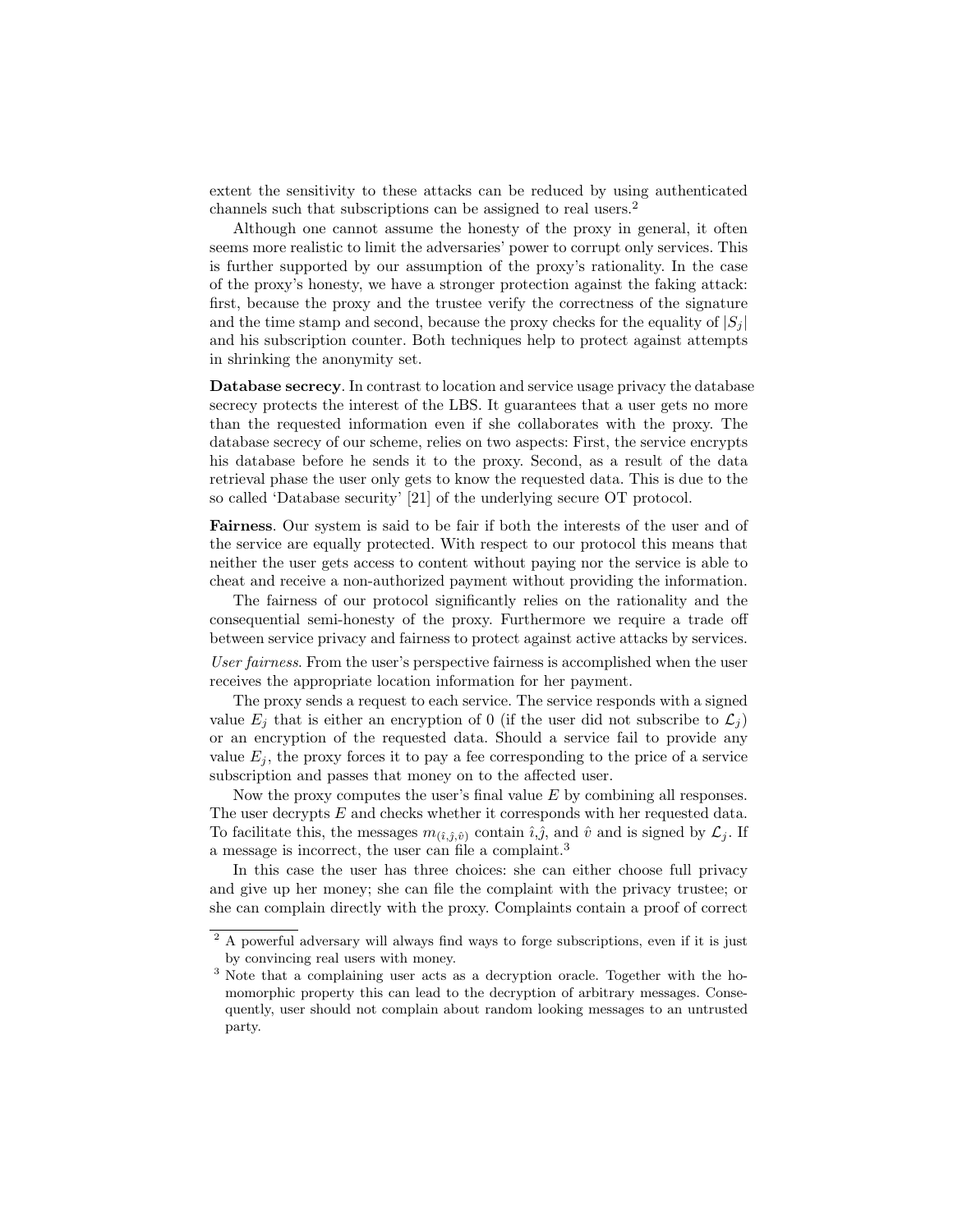decryption of a signed E. The recipient of the complaint verifies the proof and pays the money back.  $\mathcal T$  will ask the proxy for the money given to users during conflict resolution in return for a list of bad services. These services will receive reduced payment or be sanctioned otherwise. Should the proxy refuse to pay the money to the trustee this can only be resolved legally.

Our protocol does not protect against denial of service attacks in which malicious services send random ciphertexts instead of  $\langle k_{(\hat{i},j,\hat{v})}\rangle_{blind} \otimes Q_j$ . However, this can be detected if users are willing to give up their privacy towards the proxy. We again rely on an optimistic strategy and the punishment of attackers upon detection. It is an open problem to propose an efficient data retrieval protocol based on zero-knowledge protocols that solves this problem.

Service fairness. means that service providers receive fair payment. In particular, a service provider must receive money for every user he serves.

This is ensured by the checks done in VerifySubscription. The algorithm checks that  $Q_{(\mathcal{U},j)}$  and  $P_{(\mathcal{U},j)}$  encode the same value  $v \in \{0,1\}$ . We refer to  $P_{(\mathcal{U},j)}$  as the vote. Obviously if  $v = 0$ , no service is provided. Consider the case of  $v = 1$ : if (1) all votes are considered and (2) the votes are counted correctly,  $P_{(\mathcal{U},j)}$  increases the subscription counter of  $\mathcal{L}_j$  by 1. The first is ensured by the time stamp and signature of the proxy. The second property relies on the security of the homomorphic encryption scheme and the security of the distributed decryption against active adversaries.

# 6 Conclusion

We introduced the first privacy-preserving LBS framework based on cryptographic techniques, namely, on oblivious transfer and homomorphic encryption. The privacy of the user is protected by hiding the user's location from the services and by not revealing information on the user/service relationship. Additionally, we presented a system for subscription management including a fair yet anonymous payment scheme.

We have given strong intuitions on the different security properties of our scheme, however, it remains an open challenge to prove them in a formal context.

### References

- 1. W. Aiello, Y. Ishai, and O. Reingold. Priced oblivious transfer: How to sell digital goods. In Pfitzmann [24], pages 119–135.
- 2. N. Asokan, M. Schunter, and M. Waidner. Optimistic protocols for fair exchange. In CCS '97: Proceedings of the 4th ACM conference on Computer and communications security, pages 7–17, New York, NY, USA, 1997. ACM Press.
- 3. N. Asokan, V. Shoup, and M. Waidner. Asynchronous protocols for optimistic fair exchange. sp, 00:0086, 1998.
- 4. E. Bangerter, J. Camenisch, and U. M. Maurer. Efficient proofs of knowledge of discrete logarithms and representations in groups with hidden order. In Hutter and Ullmann [18], pages 154–171.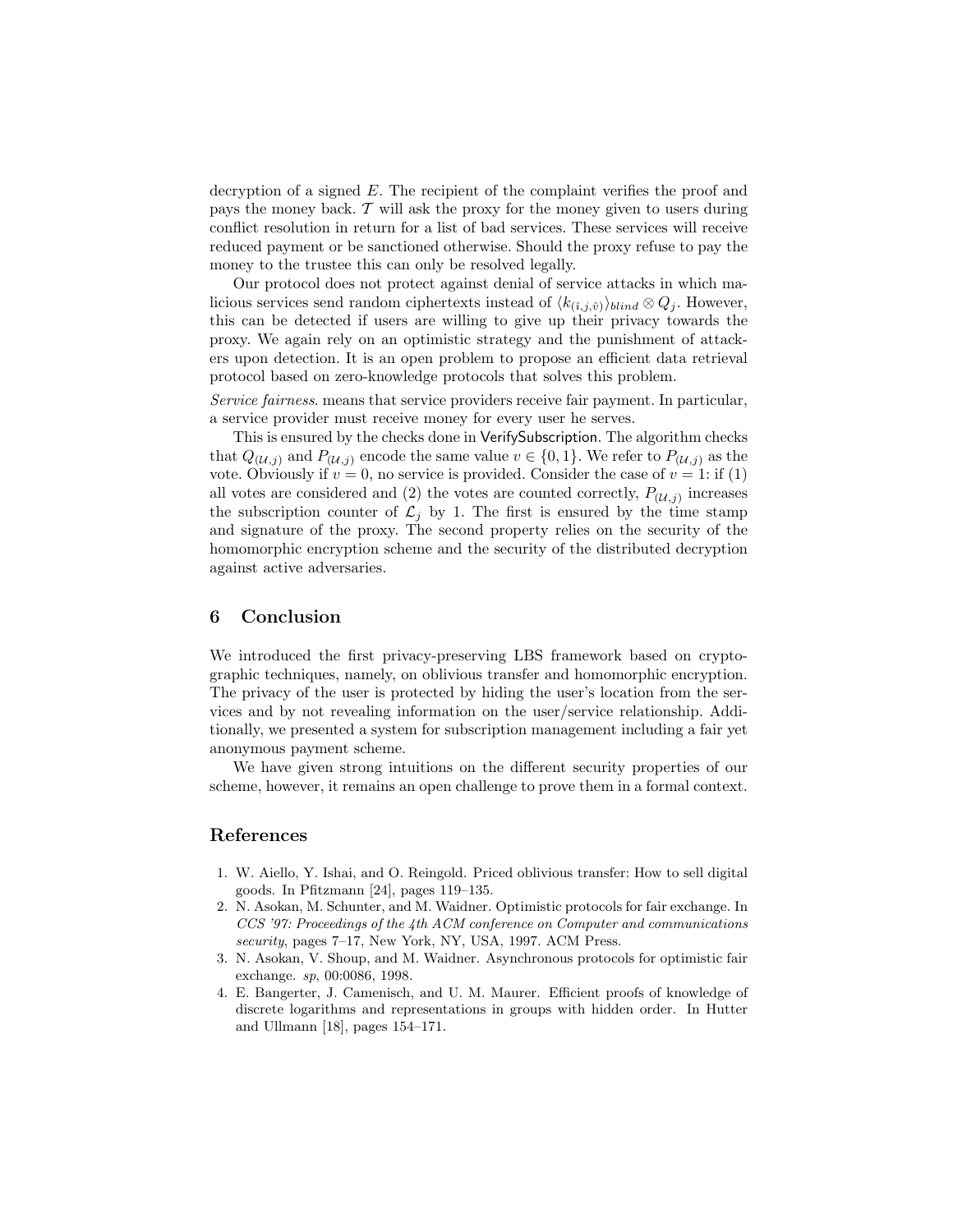- 5. A. R. Beresford and F. Stajano. Location Privacy in Pervasive Computing. IEEE Pervasive Computing, 2(1):46–55, 2003.
- 6. S. Brands. Rapid demonstration of linear relations connected by boolean operators. In EUROCRYPT '97, volume 1233 of Lecture Notes in Computer Science, pages 318–333, 1997.
- 7. J. Camenisch, G. Neven, and A. Shelat. Adaptive oblivious transfer from blind signatures. Unpublished manuscript through personal communication, 2006.
- 8. J. Camenisch and M. Stadler. Proof systems for general statements about discrete logarithms. Technical Report TR 260, Institute for Theoretical Computer Science, ETH Zürich, Mar. 1997.
- 9. D. Chaum. Untraceable electronic mail, return addresses, and digital pseudonyms.  $Communications of the ACM, 24(2):84–90, Feb. 1981.$
- 10. D. Chaum. Blind signatures for untraceable payments. In CRYPTO, pages 199– 203, 1982.
- 11. C.-K. Chu and W.-G. Tzeng. Efficient k-out-of-n oblivious transfer schemes with adaptive and non-adaptive queries. In S. Vaudenay, editor, PKC 2005, volume 3386 of LNCS, pages 172–183, Les Diablerets, Switzerland, Jan. 23–26, 2005. Springer-Verlag, Berlin, Germany.
- 12. I. Damgård and M. Jurik. A generalisation, a simplification and some applications of paillier's probabilistic public-key system. In PKC '01: Proceedings of the  $4th$ International Workshop on Practice and Theory in Public Key Cryptography, pages 119–136. Springer-Verlag, 2001.
- 13. H. Federrath, A. Jerichow, D. Kesdogan, and A. Pfitzmann. Security in Public Mobile Communication Networks. In IFIP TC 6 International Workshop on Personal Wireless Communications, pages 105–116, 1995.
- 14. A. Fiat and A. Shamir. How to prove yourself: Practical solutions to identification and signature problems. In A. M. Odlyzko, editor, CRYPTO, volume 263 of Lecture Notes in Computer Science, pages 186–194. Springer, 1986.
- 15. L. Fritsch. Profiling and location based services. In M. Hildebrandt and S. Gutwirth, editors, FIDIS D7.5: Profiling the European Citizen, Cross- disciplinary perspectives, 2007.
- 16. M. Gruteser and D. Grunwald. Anonymous usage of location-based services through spatial and temporal cloaking. In Proceedings of First International Conference on Mobile Systems, Applications, and Services (MobiSys'03), pages 31–42, 2003.
- 17. GSM Association: Location Based Services. Permanent reference document. Technical report, SE.23, 2003.
- 18. D. Hutter and M. Ullmann, editors. Security in Pervasive Computing, Second International Conference, SPC 2005, Boppard, Germany, April 6-8, 2005, Proceedings, volume 3450 of Lecture Notes in Computer Science. Springer, 2005.
- 19. T. K¨olsch, L. Fritsch, M. Kohlweiss, and D. Kesdogan. Privacy for profitable location based services. In Hutter and Ullmann [18], pages 164–178.
- 20. M. Naor and B. Pinkas. Oblivious transfer with adaptive queries. In M. J. Wiener, editor, CRYPTO'99, volume 1666 of LNCS, pages 573–590, Santa Barbara, CA, USA, Aug. 15–19, 1999. Springer-Verlag, Berlin, Germany.
- 21. W. Ogata and K. Kurosawa. Oblivious keyword search. J. Complexity , 20(2- 3):356–371, 2004.
- 22. R. Ostrovsky and W. Skeith, III. Private searching on streaming data. In CRYPTO 2005, pages 223–240, 2005.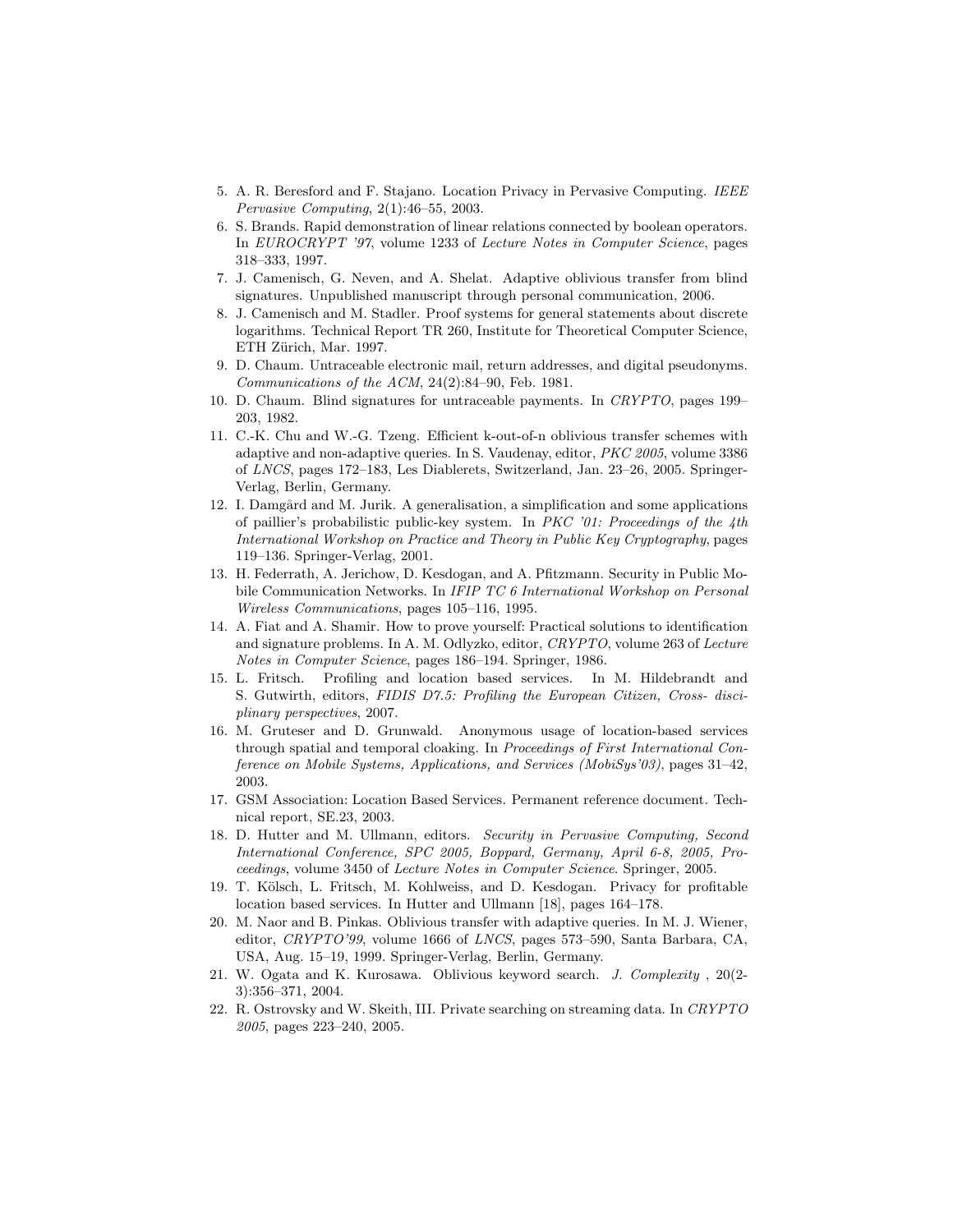- 23. P. Paillier. Public-key cryptosystem based on composite degree residuosity classes. In J. Stern, editor, Advances on Cryptology — EUROCRYPT 1999, volume 1592 of Lecture Notes in Computer Science, pages 223–228, Prague, Czech Republic, 2–6 May 1999. Springer-Verlag.
- 24. B. Pfitzmann, editor. Advances in Cryptology EUROCRYPT 2001, International Conference on the Theory and Application of Cryptographic Techniques, Innsbruck, Austria, May 6-10, 2001, Proceeding, volume 2045 of Lecture Notes in Computer Science. Springer, 2001.
- 25. M. O. Rabin. How to exchange secrets by oblivious transfer. Technical Report TR-81, Harvard Aiken Computation Laboratory, 1981.
- 26. C. P. Schnorr. Efficient signature generation for smart cards. Journal of Cryptology, 4(3):239–252, 1991.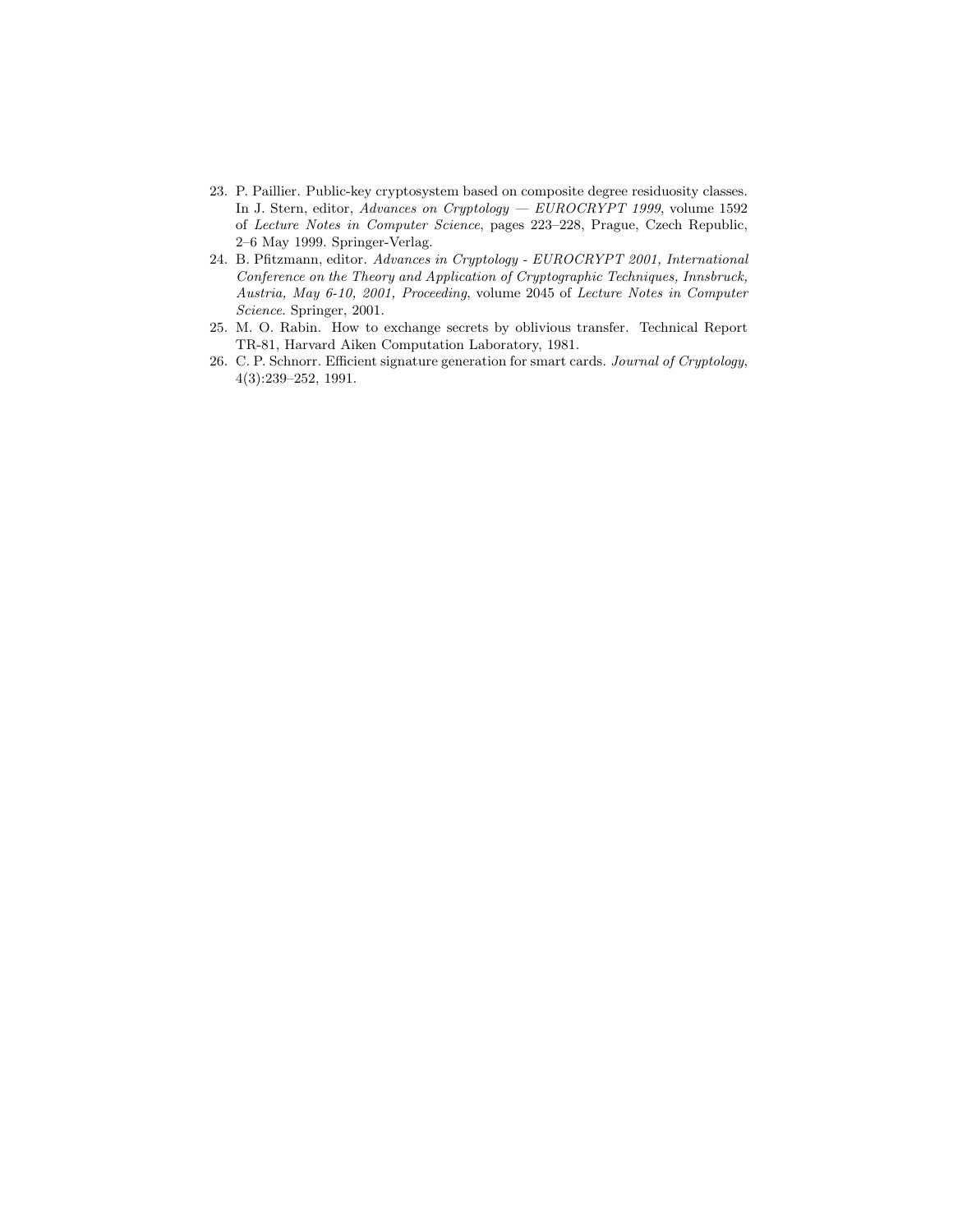# A Formal Definitions

**Notation.** We write cryptographic primitives as  $\mathsf{Alg}(x; k)$ , where x denotes the processed inputs of the algorithm and k denotes keys, randomness, or public parameters. When it is clear from the context  $k$  is omitted. We use the  $\mathsf{Alg}(\mathcal{E}_1(x_1; k_1), \mathcal{E}_2(x_2; k_2))$  to denote an interactive algorithm between entities  $\mathcal{E}_1$ and  $\mathcal{E}_2$  with the respective inputs and keys.

Algorithms.  $U, \mathcal{P}$ , the  $\mathcal{L}_j$ , and  $\mathcal T$  interact using the following algorithms:

- KeygenL $(1^k)$ , Keygen $P(1^k)$ , and Keygen $\mathsf{U}(1^k)$  generate the public/private-key pairs  $(pk_{\mathcal{L}_j}, sk_{\mathcal{L}_j})$ ,  $(pk_{\mathcal{P}}, sk_{\mathcal{P}})$ , and  $(pk_{\mathcal{U}}, sk_{\mathcal{U}})$  of the LBS service, the proxy, and the user respectively.
- PaymentSetup $(\mathcal{L}_j(1^k), \mathcal{P}(1^k), \mathcal{T}(1^k))$  computes the public payment key  $pkS_j$ , and the secret settlement keys  $skS_{(\mathcal{L}_j,j)}, skS_{(\mathcal{P},j)},$  and  $skS_{(\mathcal{T},j)}$  that are private output of  $\mathcal{L}_j$ ,  $\mathcal{P}$ , and  $\mathcal{T}$  respectively. The key  $pkS_j$  is used for creating subscriptions;  $skS_{(\mathcal{L},j)}$ ,  $skS_{(\mathcal{P},j)}$ , and  $skS_{(\mathcal{T},j)}$  are only used during settlement.

To complete the key setup,  $pkS_j$  and  $skS_{(\mathcal{E},j)}$  are added to  $pk_{\mathcal{E}}$  and  $sk_{\mathcal{E}}, \mathcal{E} \in$  $\{\mathcal{P}, \mathcal{L}_j\}$ , respectively. Consequently  $pk_{\mathcal{P}}$  contains the public payment keys of all services. Trustee T stores all  $skS_{(\mathcal{T},j)}$  together as  $sk_{\mathcal{T}}$ . Key generation is required only once during the setup of the system.

- Subscribe( $\mathcal{P}(sk_{\mathcal{P}}, \mathit{pk}_{\mathcal{U}}), \mathcal{U}(\hat{\jmath}; sk_{\mathcal{U}}, \mathit{pk}_{\mathcal{P}})$ ) allows the user to subscribe to service  $\mathcal{L}_{\hat{\jmath}}$ . The output of the protocol on the proxy side is real money collected by the proxy and oblivious subscription information  $S_{(\mathcal{U},j)}$  for every service,  $1 \leq j \leq l$ . P passes  $S_{(\mathcal{U},j)}$  on to  $\mathcal{L}_j$  respectively. For  $j \neq \hat{j}$ ,  $S_{(\mathcal{U},j)}$  hides the fact that U is not interested in the service. However,  $S_{(\mathcal{U},\hat{j})}$  will allow  $\mathcal{L}_{\hat{j}}$  to provide the service (without even knowing that it is doing so). The  $S_{(\mathcal{U},j)}$  values also contain the necessary information for the settlement.
- VerifySubscription $(S_{(\mathcal{U},j)},j;pk_\mathcal{U},pk_\mathcal{P})$  checks that  $S_{(\mathcal{U},j)}$  is a valid subscription for service  $j$ , and that it can be used for settlement. If VerifySubscription fails, the service is denied. In this case the proxy has to give back the money to the user. Otherwise, the service adds  $S_{(\mathcal{U},j)}$  to its list of subscriptions  $S_j$ .
- $-$  Settlement $(\mathcal{L}_j(S_j;sk_{\mathcal{L}_j},pk_\mathcal{P}),\mathcal{P}(sk_\mathcal{P},pk_{\mathcal{L}_j}),\mathcal{T}(sk_\mathcal{T},pk_\mathcal{P}))$  outputs the number of users who subscribed to service j. collected during subscription. As long as not all three parties cooperate, none of them learns which users accessed the service.

To keep our protocol simple we restrict users to subscribe only once per subscription period. After all subscriptions have been made, the money collected by the proxy is distributed based on the number of times the different services were subscribed to. The proxy and the trustee need to check that the list of subscriptions is complete. A reduced list  $S_i$  would compromise the privacy of the user as a user could 'hide' between a smaller number of other users.

 $-$  EncryptData $(m_{(1,j,v)},\ldots,m_{(n,j,v)},v;sk_{{\cal L}_j})$  encrypt the location specific service information of  $\mathcal{L}_j$  with version v. To every location i,  $1 \leq i \leq n$ , corresponds one encrypted message. The output of the algorithm is the encrypted database  $DB_{(j,v)}$ .